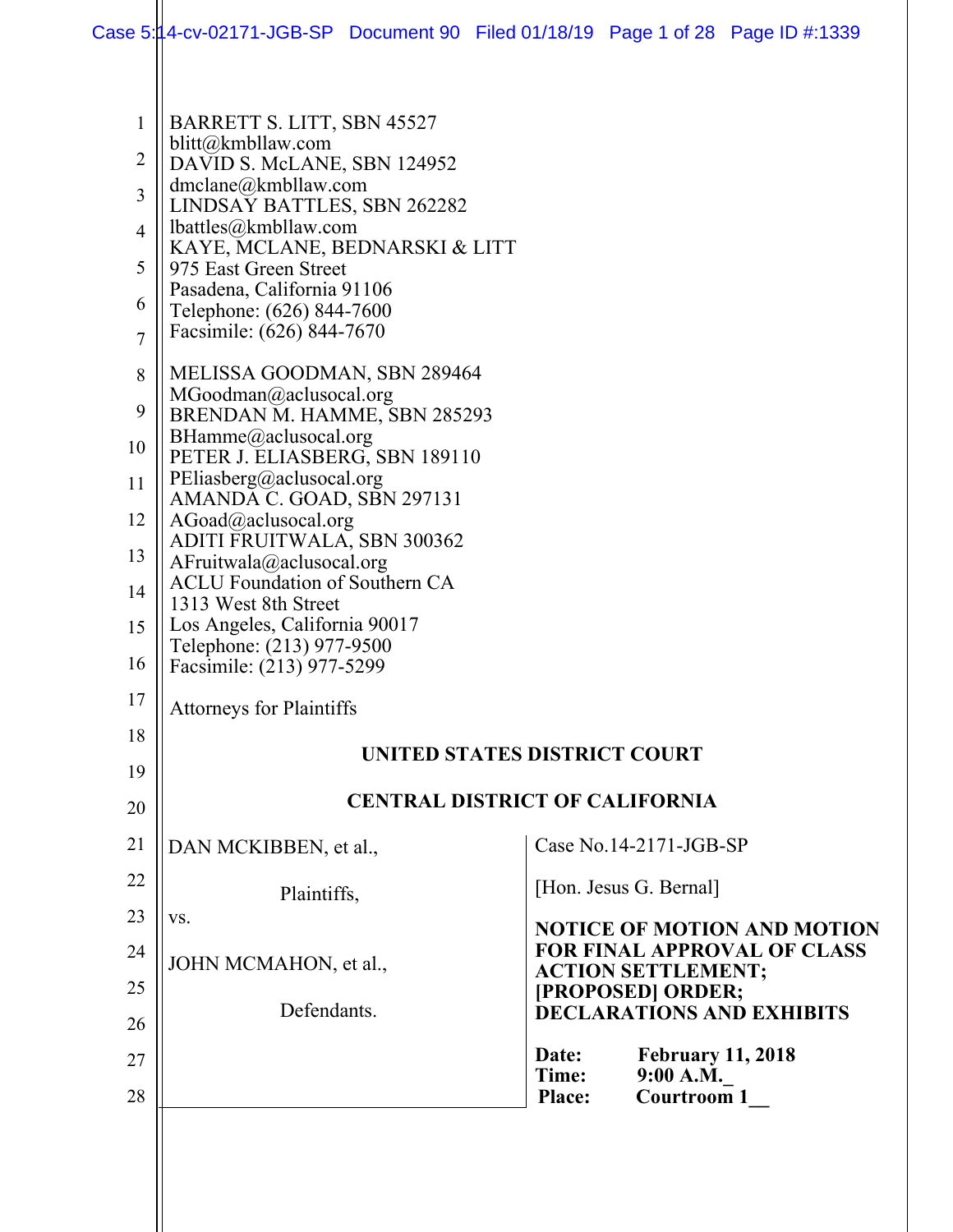| $\mathbf{1}$   | TO DEFENDANTS AND TO THEIR ATTORNEYS OF RECORD:                                      |                                                                                      |  |  |  |
|----------------|--------------------------------------------------------------------------------------|--------------------------------------------------------------------------------------|--|--|--|
| $\overline{2}$ | PLEASE TAKE NOTICE that, on February 11, 2018, at 9:00 a.m., or as                   |                                                                                      |  |  |  |
| $\mathfrak{Z}$ | soon thereafter as this matter may be heard in Courtroom 1 of the above-entitled     |                                                                                      |  |  |  |
| $\overline{4}$ | Court, located at 3470 Twelfth Street, Riverside, CA 92501-3801, Plaintiffs will,    |                                                                                      |  |  |  |
| 5              | and hereby do, move the Court to finally approve the proposed settlement in this     |                                                                                      |  |  |  |
| 6              | case, and to authorize the mailing and other forms of notice to class members.       |                                                                                      |  |  |  |
| 7              | This motion is based on the accompanying Memorandum of Law, the                      |                                                                                      |  |  |  |
| 8              | stipulation of all parties to settlement and prior entry of the Preliminary Approval |                                                                                      |  |  |  |
| 9              | Order, the Preliminary Approval Order and exhibits thereto, the declarations and     |                                                                                      |  |  |  |
| 10             | other evidence presented in connection with this motion, the previously filed        |                                                                                      |  |  |  |
| 11             | motion for attorney's fees, the files and records in this case, and on such further  |                                                                                      |  |  |  |
| 12             | evidence as may be presented at a hearing on the motion.                             |                                                                                      |  |  |  |
| 13             | DATED: January 17, 2018                                                              | Respectfully submitted,                                                              |  |  |  |
| 14             |                                                                                      |                                                                                      |  |  |  |
| 15             |                                                                                      | Kaye, McLane, Bednarski & Litt, LLP<br><b>ACLU Foundation Of Southern California</b> |  |  |  |
| 16             |                                                                                      |                                                                                      |  |  |  |
| 17             |                                                                                      | By: /s/ Barrett S. Litt<br>Barrett S. Litt                                           |  |  |  |
| 18<br>19       |                                                                                      | <b>Attorneys for Plaintiffs</b>                                                      |  |  |  |
| 20             |                                                                                      |                                                                                      |  |  |  |
| 21             |                                                                                      |                                                                                      |  |  |  |
| 22             |                                                                                      |                                                                                      |  |  |  |
| 23             |                                                                                      |                                                                                      |  |  |  |
| 24             |                                                                                      |                                                                                      |  |  |  |
| 25             |                                                                                      |                                                                                      |  |  |  |
| 26             |                                                                                      |                                                                                      |  |  |  |
| 27             |                                                                                      |                                                                                      |  |  |  |
| 28             |                                                                                      |                                                                                      |  |  |  |
|                |                                                                                      |                                                                                      |  |  |  |
|                |                                                                                      | $\mathbf{i}$                                                                         |  |  |  |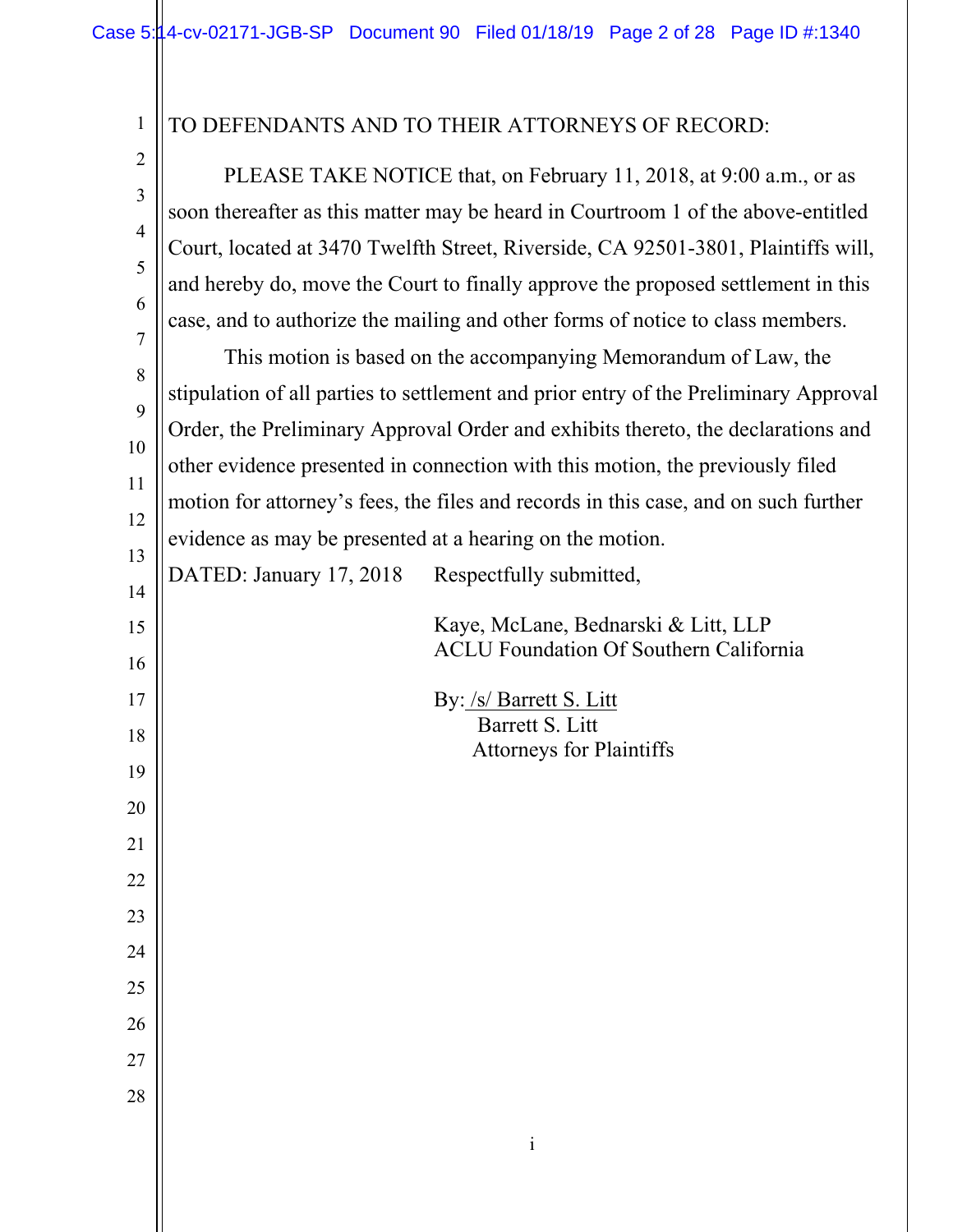1

# **TABLE OF CONTENTS**

| $\overline{2}$<br>I.<br>3<br>SUMMARY OF THE TERMS OF THE SETTLEMENT 4<br>II.<br>$\overline{4}$<br>THE PROPOSED SETTLEMENT IS FAIR, REASONABLE AND<br>Ш.<br>5<br>6<br>The Amount Of The Settlement In Light Of The Potential Recovery<br>A.<br>7<br>Risks Of Prevailing And Maintaining Class Action Status 8<br>8<br><b>B.</b><br>$\mathbf{C}$ .<br>9<br>D.<br>10 |    |
|-------------------------------------------------------------------------------------------------------------------------------------------------------------------------------------------------------------------------------------------------------------------------------------------------------------------------------------------------------------------|----|
|                                                                                                                                                                                                                                                                                                                                                                   |    |
|                                                                                                                                                                                                                                                                                                                                                                   |    |
|                                                                                                                                                                                                                                                                                                                                                                   |    |
| The Recommendations Of Experienced Counsel That Settlement Is<br>Ε.                                                                                                                                                                                                                                                                                               |    |
| Arm's Length Negotiations And The Absence Of Collusion 14<br>F <sub>r</sub><br>The Capacity For The Defendant To Withstand A Larger Judgment 14<br>G.                                                                                                                                                                                                             |    |
| IV.<br><b>NONE OF THE RED FLAGS IDENTIFIED AS CAUTIONS TO</b><br>PROPOSED SETTLEMENTS ARE PRESENT HERE.  14                                                                                                                                                                                                                                                       |    |
| V.<br>THE INJUNCTIVE RELIEF PROVISIONS ARE HIGHLY                                                                                                                                                                                                                                                                                                                 |    |
| VI.<br>THE LIMITED INCENTIVE AWARDS FOR THE NAMED                                                                                                                                                                                                                                                                                                                 |    |
|                                                                                                                                                                                                                                                                                                                                                                   |    |
| <b>UPDATED ATTORNEY FEE INFORMATION</b><br>VIII                                                                                                                                                                                                                                                                                                                   | 20 |
| <b>SETTLEMENT TERMS NOT ADDRESSED IN THIS MOTION BUT</b><br>IX.<br><b>CONTAINED IN THE FINAL ORDER OF APPROVAL21</b>                                                                                                                                                                                                                                              |    |
| X.                                                                                                                                                                                                                                                                                                                                                                |    |
| XI.                                                                                                                                                                                                                                                                                                                                                               |    |
|                                                                                                                                                                                                                                                                                                                                                                   |    |
|                                                                                                                                                                                                                                                                                                                                                                   |    |
|                                                                                                                                                                                                                                                                                                                                                                   |    |
|                                                                                                                                                                                                                                                                                                                                                                   |    |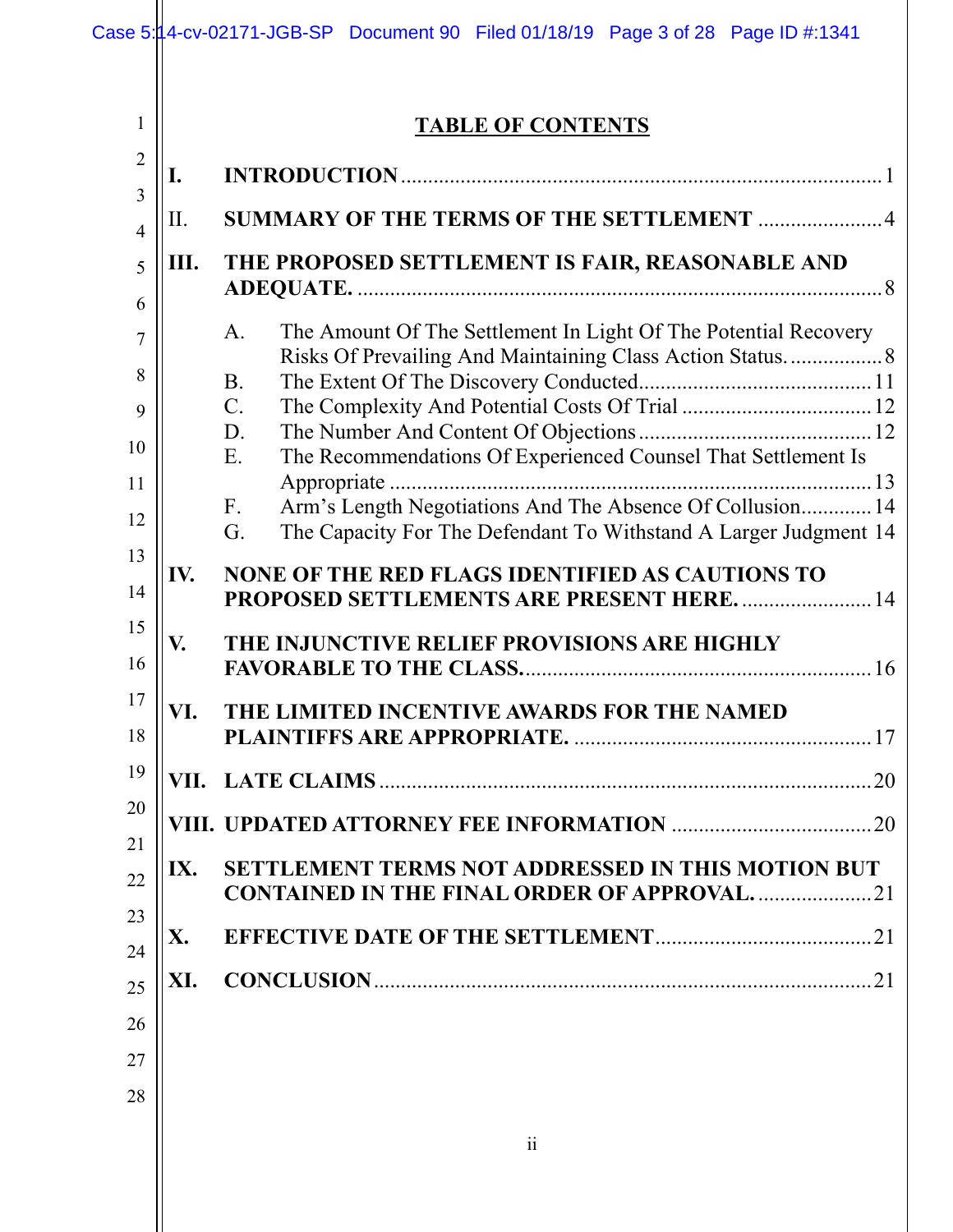# **TABLE OF AUTHORITIES**

|                | <b>TABLE OF AUTHORITIES</b>                                       |
|----------------|-------------------------------------------------------------------|
| $\overline{2}$ | <b>Federal Cases</b>                                              |
| 3              | Aguayo v. Oldenkamp Trucking                                      |
| $\overline{4}$ | No. F04-6279 AWI LJO, 2006 WL 3020943 (E.D.Cal. Oct. 17,          |
| 5              |                                                                   |
| 6              | Chun-Hoon v. McKee Foods Corp.                                    |
| 7              |                                                                   |
| 8              | Clesceri v. Beach City Investigations & Protective Services, Inc. |
| 9              |                                                                   |
| 10             | Dennis v. Kellogg Co.                                             |
| 11             | No. 09-CV-1786-IEG, 2010 WL 4285011 (S.D.Cal. Oct. 14,            |
| 12             |                                                                   |
| 13             | Devlin v. Scardelletti                                            |
| 14             | Faigman v. AT & T Mobility LLC                                    |
| 15             | No. C06-04622 MHP, 2011 WL 672648 (N.D.Cal. Feb. 16, 2011)  19    |
| 16             | Glass v. UBS Fin. Servs., Inc.                                    |
| 17             |                                                                   |
| 18             | Hanlon v. Chrysler Corp.                                          |
| 19             |                                                                   |
| 20             | <i>Hartless v. Clorox Co.</i>                                     |
| 21             |                                                                   |
| 22             | Lane v. Facebook, Inc.                                            |
| 23             |                                                                   |
| 24             | In re Mego Financial Corp.                                        |
| 25             |                                                                   |
| 26             | In re Online DVD-Rental Antitrust Litig.                          |
| 27             |                                                                   |
| 28             | Rodriguez v. West Publishing<br>111                               |
|                |                                                                   |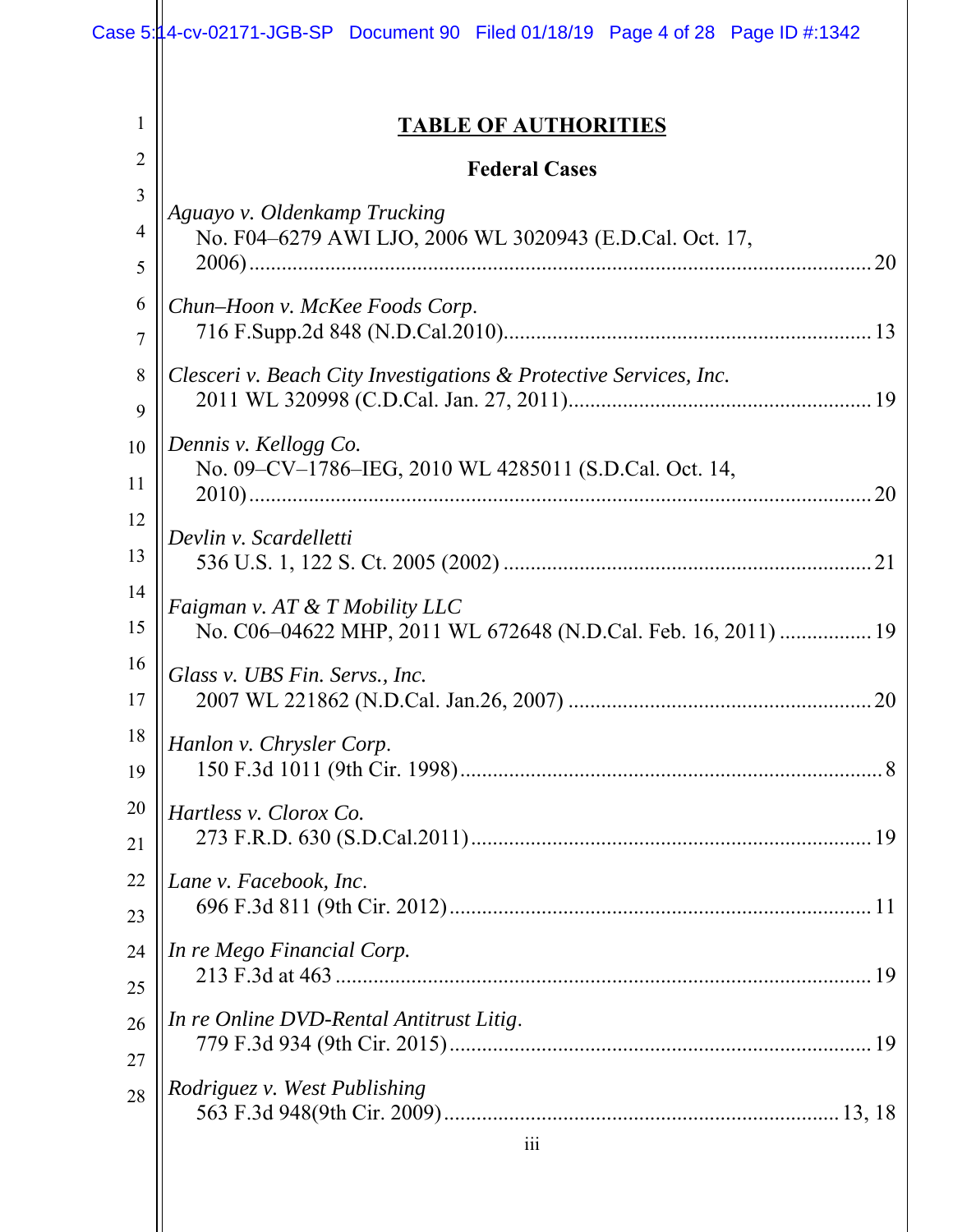| $\mathbf{1}$<br>2   | In re Toys R Us-Delaware, Inc.--Fair & Accurate Credit Transactions<br>Act (FACTA) Litig. |
|---------------------|-------------------------------------------------------------------------------------------|
| 3                   |                                                                                           |
| $\overline{4}$<br>5 | Van Vranken v. Atl. Richfield Co.                                                         |
| 6<br>7              | Weeks v. Kellogg Co.<br>No. CV 09-08102 MMM RZX, 2013 WL 6531177 (C.D. Cal. Nov.          |
| 8                   | <b>State Cases</b>                                                                        |
| 9<br>10             | Hardy v. Stumpf                                                                           |
| 11<br>12            | In re Marriage Cases                                                                      |
| 13<br>14            | Molar v. Gates                                                                            |
| 15<br>16            | Woods v. Horton                                                                           |
| 17                  | <b>Federal Statutes</b>                                                                   |
| 18                  |                                                                                           |
| 19                  |                                                                                           |
| 20                  | <b>State Statutes</b>                                                                     |
| 21                  |                                                                                           |
| 22                  |                                                                                           |
| 23                  |                                                                                           |
| 24                  |                                                                                           |
| 25<br>26            |                                                                                           |
| $27\,$              |                                                                                           |
| 28                  |                                                                                           |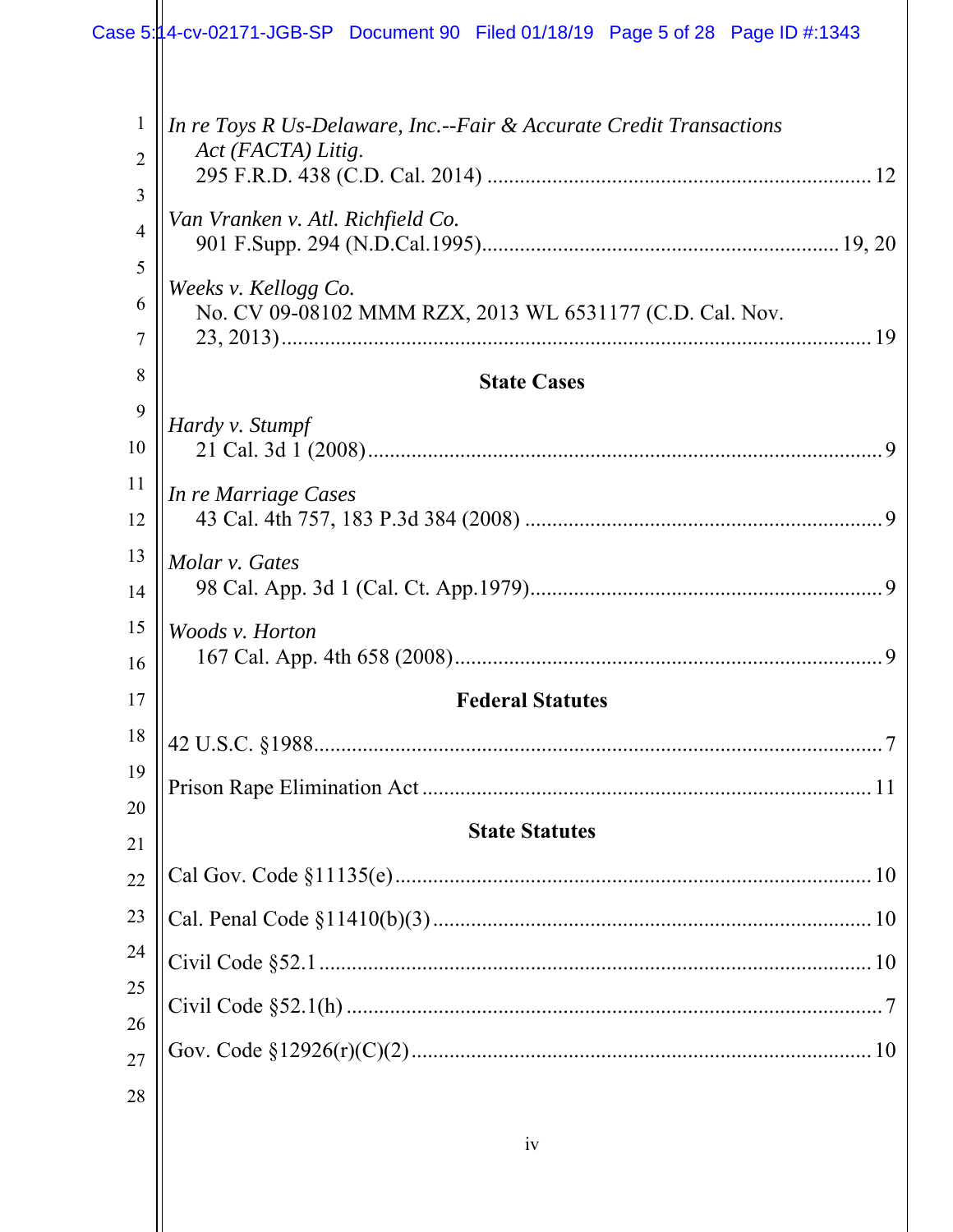| $\mathbf{1}$        | <b>Rules</b>             |
|---------------------|--------------------------|
| $\overline{2}$      |                          |
| 3                   |                          |
| $\overline{4}$<br>5 |                          |
| 6                   |                          |
| $\overline{7}$      | <b>Other Authorities</b> |
| 8                   |                          |
| 9                   |                          |
| 10                  |                          |
| 11                  |                          |
| 12                  |                          |
| 13                  |                          |
| 14                  |                          |
| 15                  |                          |
| 16<br>17            |                          |
| 18                  |                          |
| 19                  |                          |
| 20                  |                          |
| 21                  |                          |
| 22                  |                          |
| 23                  |                          |
| 24                  |                          |
| 25                  |                          |
| 26                  |                          |
| 27                  |                          |
| 28                  |                          |
|                     | $\mathbf{V}$             |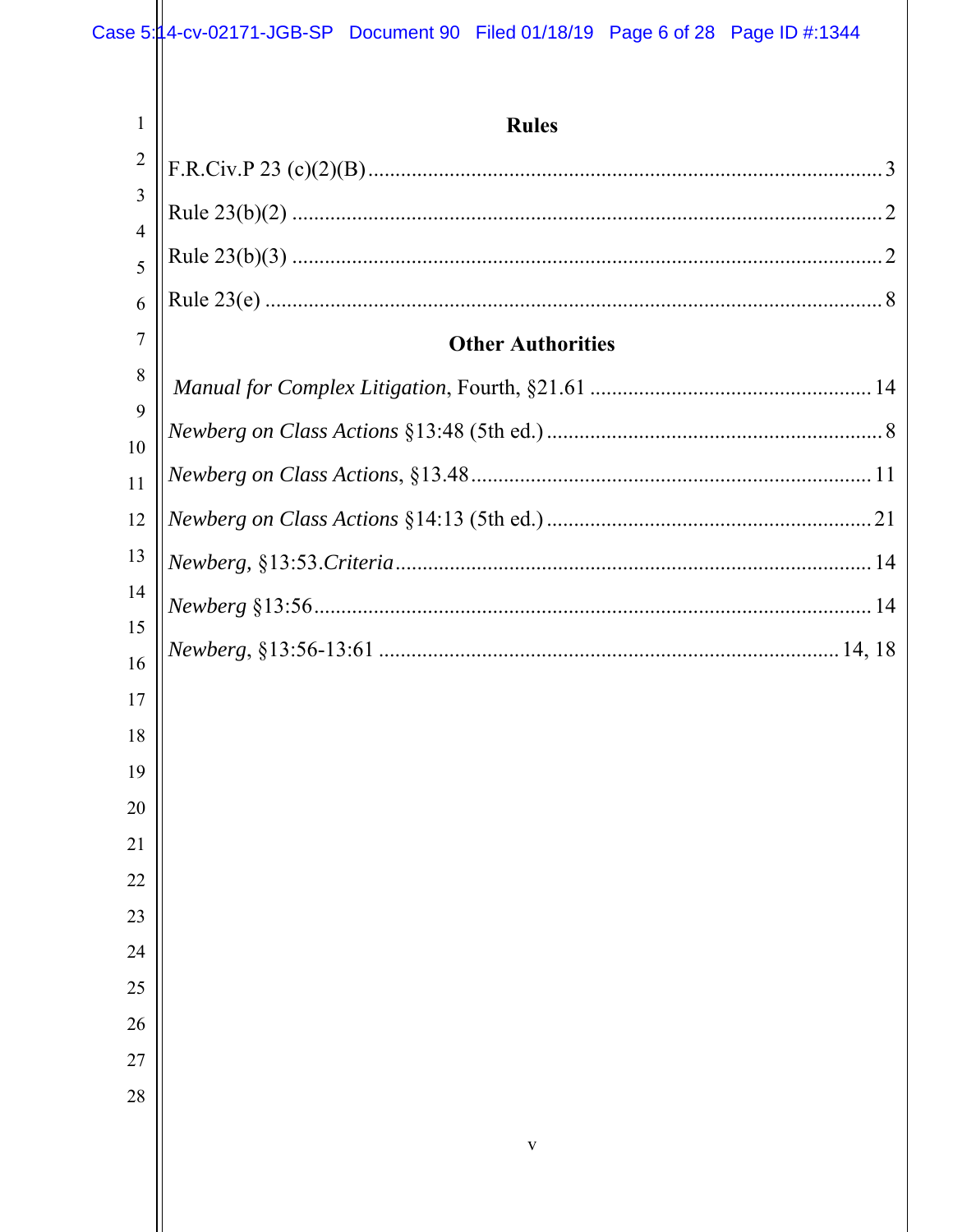1

2

## **MEMORANDUM OF POINTS & AUTHORITIES**

#### **I. INTRODUCTION**

3 4 5 6 7 8 9 Plaintiffs are former or current (at the time of the filing of the complaint) inmates of jails operated by the San Bernardino County Sheriff's Department (hereafter "SBCSD"). SBCSD maintained and maintains an "Alternative Lifestyle Tank" (hereafter "ALT") at the West Valley Detention Center (hereafter "WVDC"), which houses inmates who self-identify as gay, bisexual, and/or transgender (hereinafter "GBT inmates").The WVDC is the only SBCSD jail facility that houses self-identified GBT inmates who were assigned male at birth.

10 11 12 13 14 15 16 17 18 19 20 21 22 23 24 Plaintiffs, and the classes they represent, contend that Defendants have engaged in systematic discrimination and denial of equal treatment against GBT inmates at the WVDC. Plaintiffs contend, inter alia, that GBT inmates 1) were automatically placed in the ALT if they self-identified as GBT; 2) would have been at risk for their safety if admitted to the general population as openly GBT inmates because SBCSD did not have any means or programs to ensure their safety; 3) had no or inadequate PREA programs in place to protect GBT inmates or address particular vulnerabilities of GBT inmates placed in the general population; 4) were limited in their time-out-of-cell generally to an hour and a half per day, and often less, in contrast to similarly situated (by classification or sentencing status) general population inmates; 5) were denied the same work opportunities that were provided to similarly situated (by classification or sentencing status) general population inmates; 6) were denied the same programming opportunities<sup>1</sup> that were provided to similarly situated (by classification or sentencing status) general population inmates; and 7) a comparable range of religious services to those

25

 $\overline{\phantom{a}}$ 

and re-entry services.

26 27 <sup>1</sup> Programming opportunities include classes in anger management, thinking for change, living skills, parenting skills, substance abuse, GED, high school diploma, literacy, automobile mechanics, bakery occupations, culinary/reading enrichment classes, computer skills, HVAC training, fire camp vocational training, employment readiness,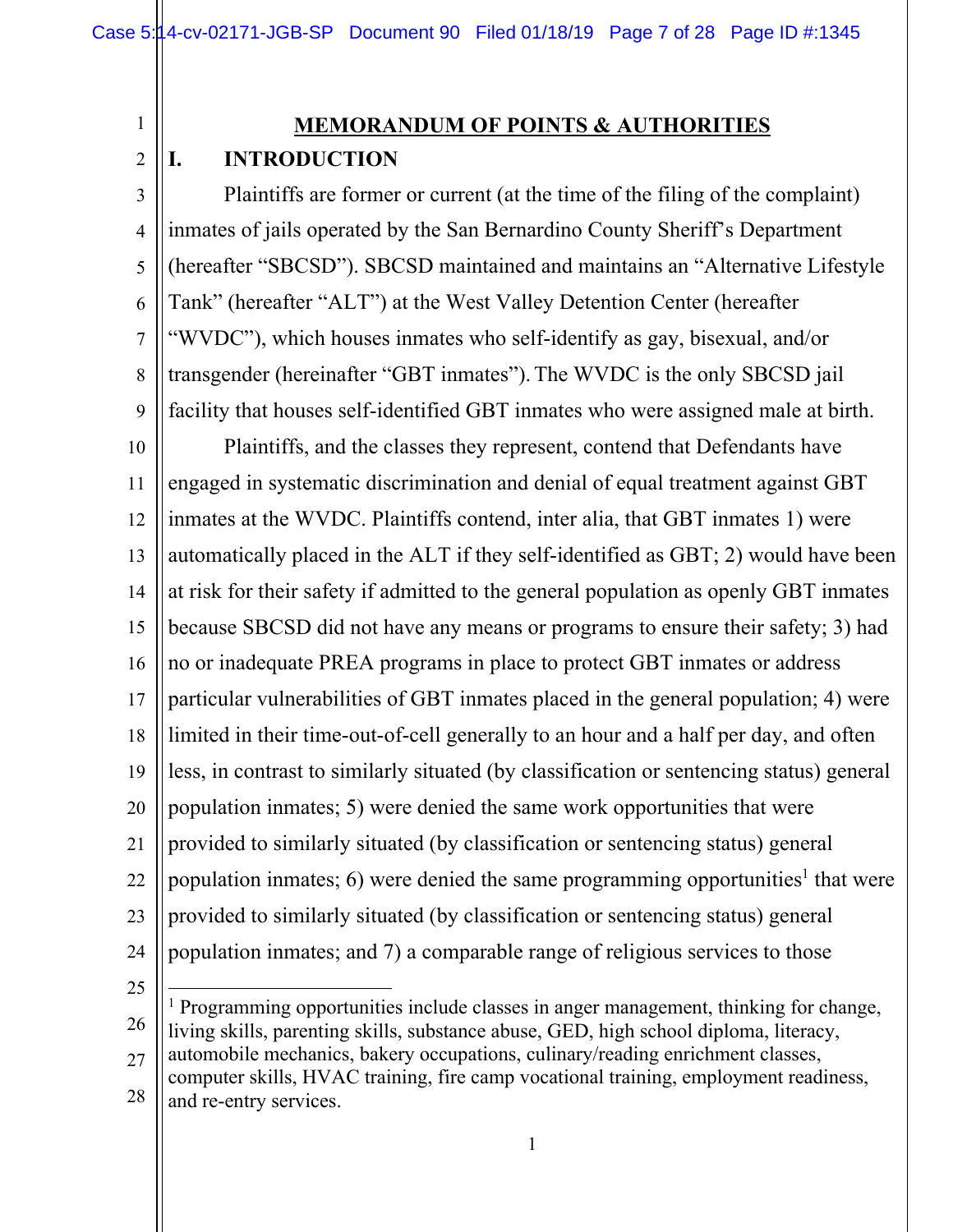1 2 available to the general population. Plaintiffs also contend that certain aspects of this disparate treatment continue to this day.

3 4 5 6 7 8 9 10 11 12 13 14 15 16 17 The parties held several in-person settlement conferences before the Hon. Carla Woehrle (Ret.), as well as numerous discussions among or between counsel and Judge Woehrle. In addition, counsel for the parties met on several occasions to reach agreement on the Injunctive Relief terms. From early in the case, the parties entered into settlement negotiations with the assistance of Hon. Carla Woehrle (Ret.), as well as numerous discussions among or between counsel for each side and Judge Woehrle. Numerous mediation sessions were held, both with Magistrate Judge Woehrle and directly between the parties. Agreements were reached in phases – first injunctive relief, then the damages class fund and finally attorney's fees (which were the subject of a mediator's proposal). Judge Woehrle was involved at each stage. Declaration of Barrett S. Litt (hereafter "Litt Dec."), ¶ 3. Because the parties were in ongoing settlement discussions, the class certification motion was filed simultaneously with the preliminary approval motion. The Court certified the following classes (Doc. 84):

**Damages Class (Rule 23(b)(3)):** individuals who, between October 22, 2012, and March 31, 2018, were GBT inmates housed in the Alternative Lifestyles Tank (hereafter "ALT") of the San Bernardino County jail facility known as West Valley Detention Center ("WVDC").

18

19

20

21

22

23

24

25

26

27

28

**Injunctive Relief Class (Rule 23(b)(2)):** individuals who currently are, or in the future will be, GBT inmates housed in the San Bernardino County jails, including but not limited to those housed in the ALT. The settlement provided for the Class Administrator to mail notice to all class members, as well as to publish notice, and provided class members the opportunity to object or opt out. Notice was sent out on September 14, 2018, in compliance with the schedule ordered in the Preliminary Approval Order. Declaration of Jennifer M. Keogh from JND Legal Administration (hereafter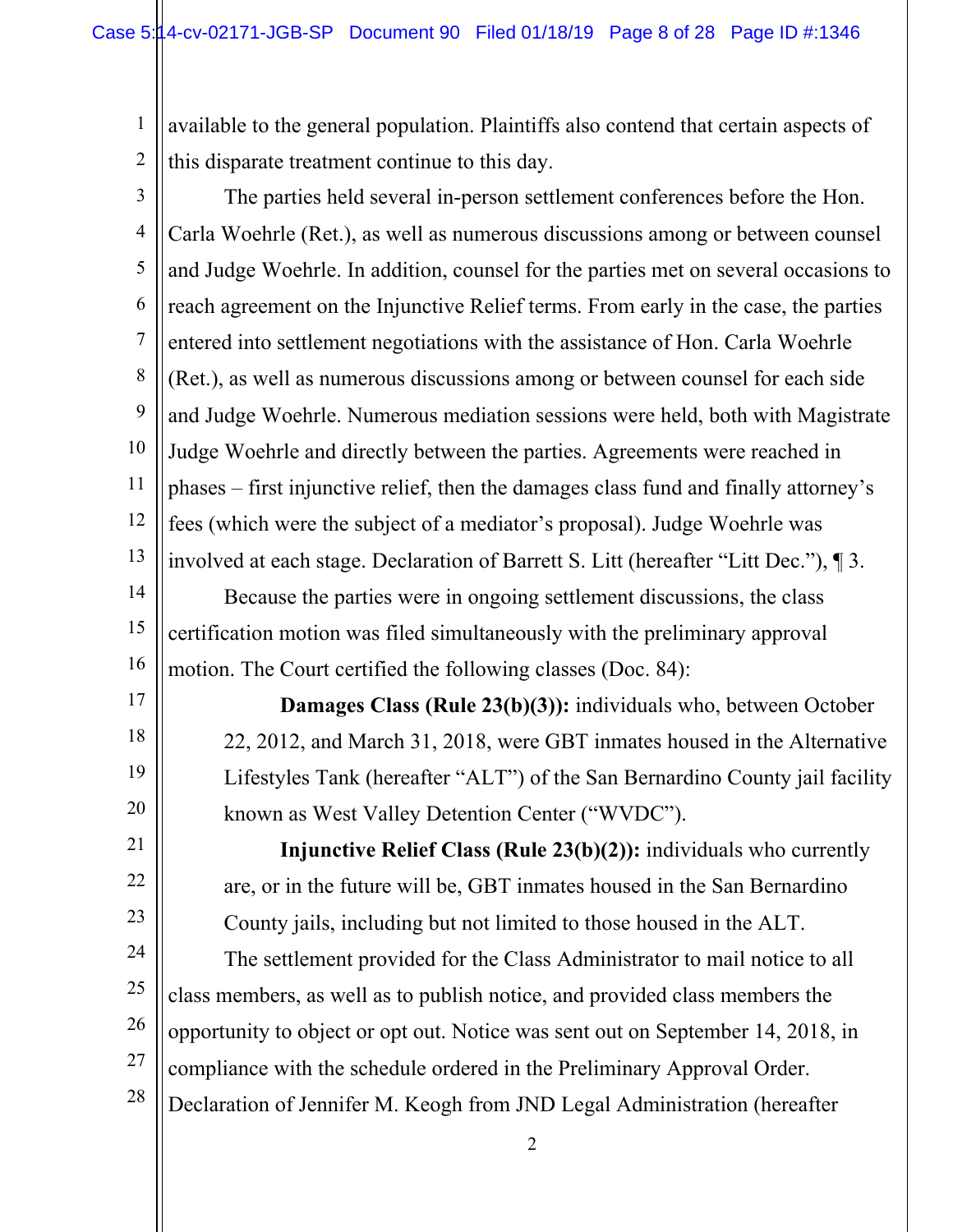1 2 3 4 5 6 7 8 9 10 11 "Keogh Dec.") ¶7. Additionally, email notice was sent to each of the 1,209 valid email addresses on the Settlement Class Member List, as authorized by the recent revisions to F.R.Civ.P 23 (c)(2)(B) effective December 2018 (acknowledging that notice "may be by … electronic means, or other appropriate means" in addition to or in lieu of United States mail). *Id.* ¶9. Address searches were done for returned mail, and 37 new claim forms were sent to located addresses (combined total of \$31,404.97 for fees and costs to date and future fees and costs of \$8,595.03). *Id*  ¶8. In lieu of notice by publication, JND conducted an internet advertising campaign to inform class members of the settlement. *Id.* ¶15. A total of 158 approved claim forms were filed on or before January 7, 2018. *Id.* ¶22. There were no opt outs and no objections. *Id.*. ¶¶17-18.

12 13 14 15 16 17 18 The final class size was determined to be 660 unique class members through March 31, 2018, the damages cutoff date. *Id*. ¶4. The Class Notice advised class members that the class administration costs were capped at \$40,000 (which was reached). When the \$40,000 in class administration costs is added to the \$60,500 in incentive awards and the \$36,304.49 for expert/consulting and mediation costs to be taken from the class fund, \$813,195.51 remains for distribution among class members.

19 20 21 22 23 24 25 As of January 16, 2019: there are 165 approved Claim Forms from individuals identified as Settlement Class Members who filed claims within the January 7, 2019, deadline; four (4) claim forms have been denied as duplicative; 382 Claims Forms were submitted by individuals who do not appear on the Class List; two Claim Forms were missing signatures or other required information for which deficiency notices will be sent to them; and two claim forms were received with postmarks dated after January 7, 2019 (late claims). *Id.*. ¶21.

The terms of the settlement are set forth in detail in the Settlement Agreement attached as Exhibit A to Plaintiffs' Motion for Preliminary Approval Order and (reattached as Exhibit A to the proposed Final Order of Approval).

26

27

28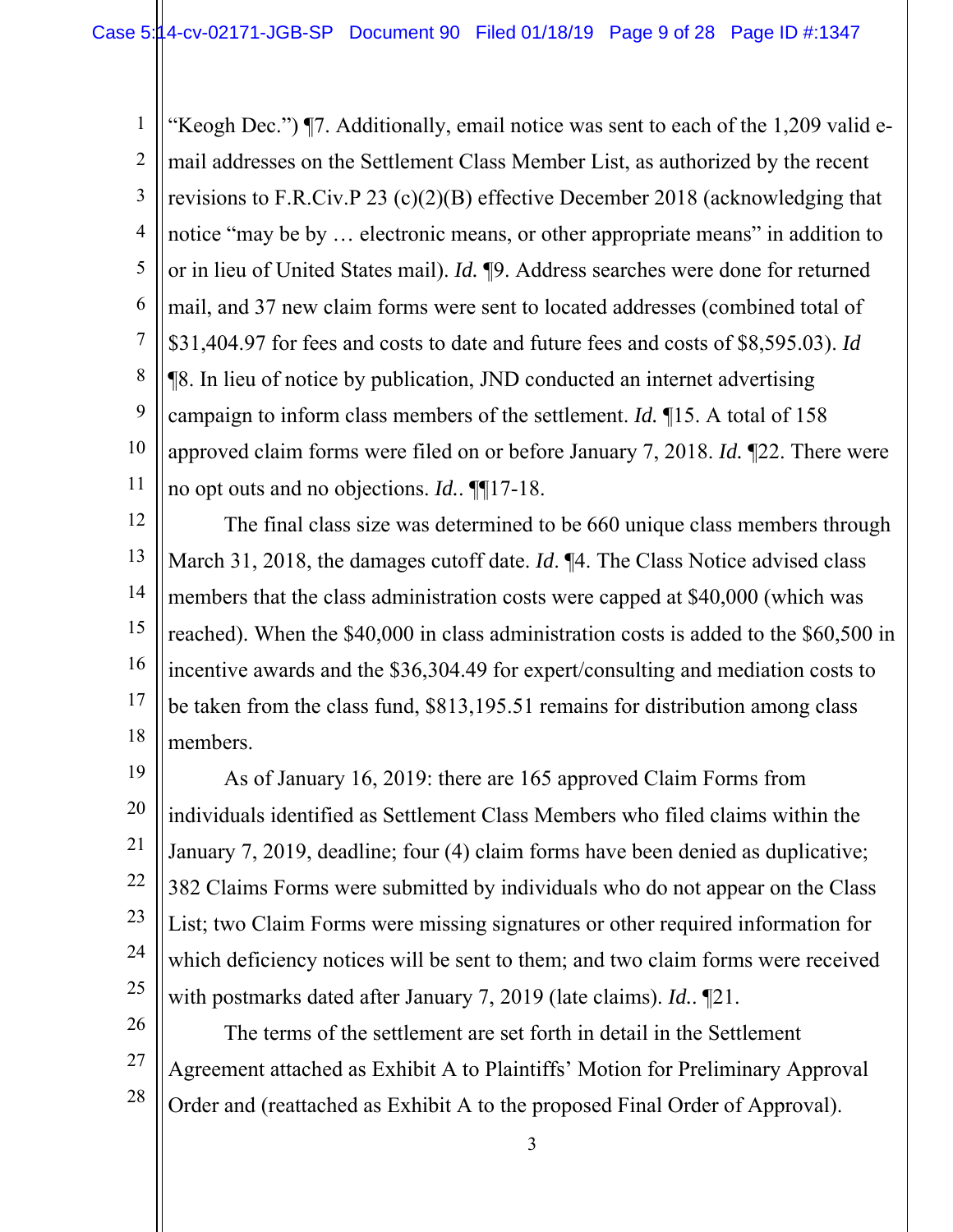4 1 2 3 4 5 6 7 8 9 10 11 12 13 14 15 16 17 18 19 20 21 22 23 24 25 26 27 28 II. **SUMMARY OF THE TERMS OF THE SETTLEMENT** The terms of the settlement are set forth in greater detail in the exhibits attached to the Proposed Preliminary Approval Order (specifically in the Settlement Agreement and the Injunctive Relief Terms). Exhibit A to that proposed order is the settlement agreement, which is again attached as Exhibit A to the proposed Final Order of Approval. Exhibit D to that proposed order is the injunctive relief agreement, which is again attached, this time as Exhibit B, to the proposed Final Order of Approval. In summary, the settlement's basic terms, as they relate to Damages Class Members, are that Defendants will provide payment of a total of \$950,000. From that amount, the following awards will be made by the Class Administrator, subject to court approval: a. Incentive awards to the 15 Named Plaintiffs, if and to the extent approved by the Court, in the amount of  $$60,500.00.^2$ b. Payment of the third-party class settlement administration costs (the final amount of which is \$40,000). c. Certain litigation costs, specifically the consultant/expert and mediation fees advanced by Plaintiffs' counsel, amounting to \$36,304.49. (Other litigation costs will be absorbed by counsel and included in the Attorneys' Fees and Costs Award.) d. The remainder of the Class Fund (\$813,195.51) shall be distributed to the class members (including Named Plaintiffs/Class Representatives) under a formula contained in Paragraphs 5-9 of the Settlement Agreement (Exhibit A to the proposed Preliminary Approval Order). The formula is based on awarding a certain number of points for each day a Damages Class Member spent in the ALT. Because conditions varied over time,  $\overline{\phantom{a}}$ <sup>2</sup> Although Dan McKibben was a Named Plaintiff, he is deceased, and is being treated purely as a class member and not as a Named Plaintiff or Class Representative.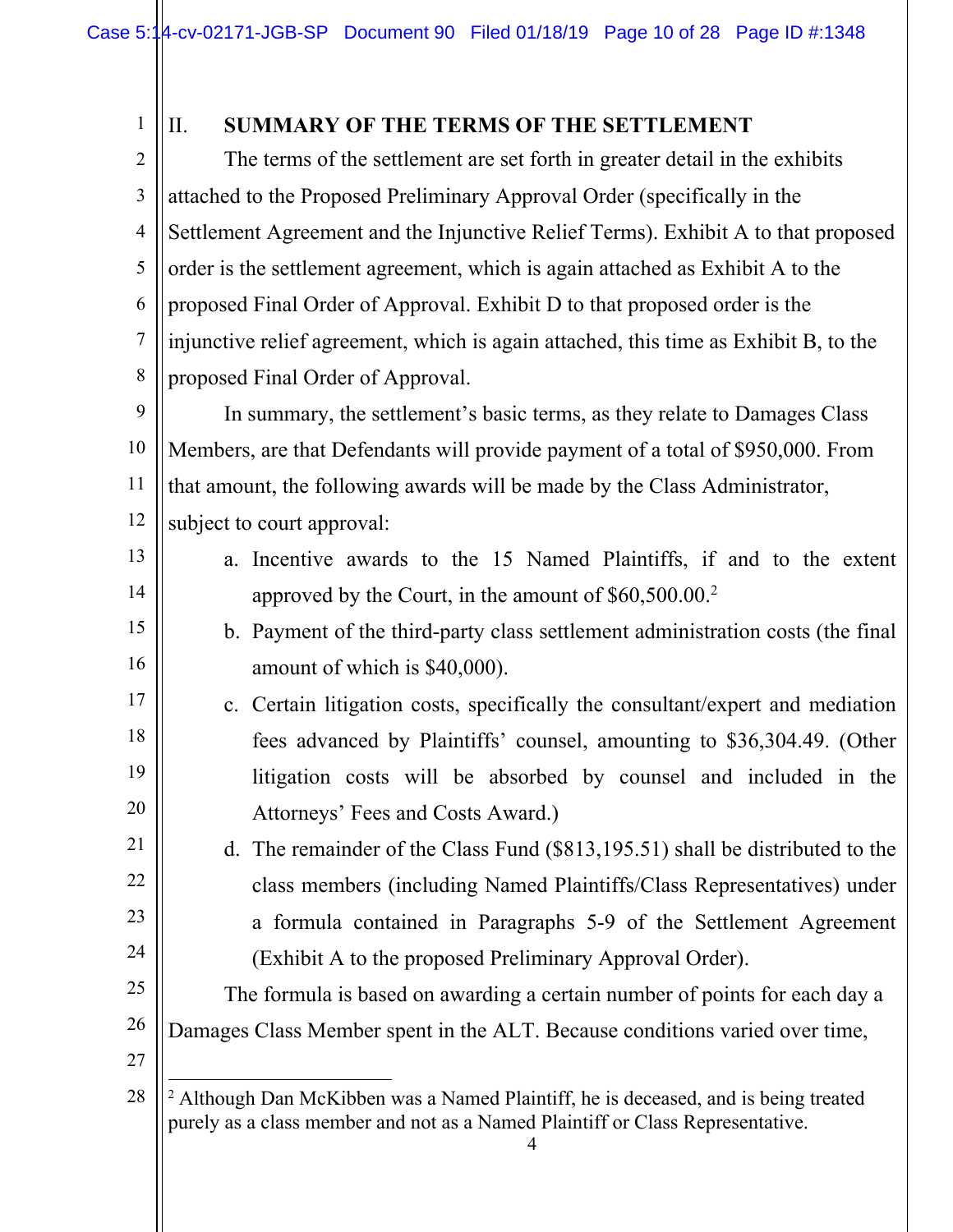1 2 3 4 5 6 7 8 9 10 11 12 13 14 15 and the severity of what Damages Class Members experienced varied by both time and virtue of what opportunities they would have received when compared to comparably classified general population inmates, points vary by which category an inmate fit into in any given day. Only one set of points apply to a given day. (See the Settlement Agreement for an itemization of the categories.) The formula for distribution is set forth in detail in ¶8 of the Settlement Agreement, which formula is approved by the Court. In summary, there are several categories of inmates based on the time of incarceration, whether the inmate was sentenced or pre-sentenced, the inmate's security classification, and at certain periods whether the inmate had a job assignment or not and whether it was a good job assignment or not. There are also distinctions based on the time of incarceration, factoring in the severity of conditions before and starting with October 1, 2014. Daily point values were assigned to each category. The points of claiming inmates are tallied, and then a percentage of the Class Fund available for distribution is calculated for each claiming inmate.

16 17 18 19 20 21 22 23 24 25 26 To briefly summarize these variations in conditions, inmates incarcerated before October 2014 endured substantially less out-of-cell time than similarly situated inmates housed outside of the ALT. (Whereas non-ALT inmates received out-of-cell time based on their security classification level, ALT-housed inmates were generally segregated even from each other, resulting in 23-hour lockdown on many days). Inmates designated as low security risk were most adversely affected by SBCSD's policies because they would have received the most out-of-cell time had they been housed outside of the ALT; inmates designated as higher security risk would have received less out-of-cell time and were therefore less adversely impacted. Accordingly, for the pre-10/14/14 time period, security classification is relevant to determining conditions of confinement and damages.

27 28 Throughout the class period, program access varied depending on sentencing status and work eligibility. All inmates, regardless of sentencing status, security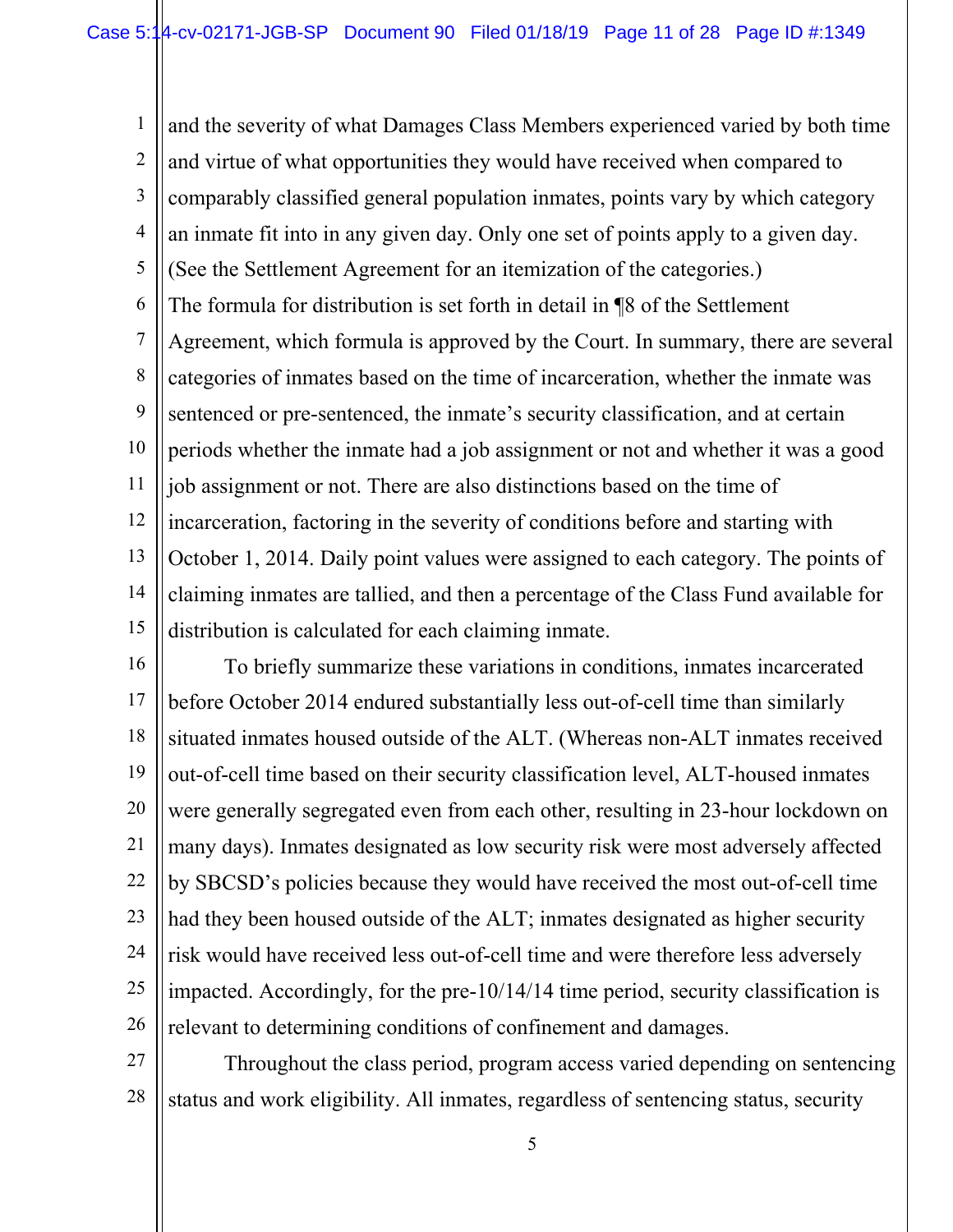1 2 3 4 5 6 7 8 9 10 11 12 classification or incarceration dates, were denied access to certain substance abuse rehab programs (AA/NA), "In-Roads" programs (only available at another SBCSD jail facility, the Glen Helen Rehabilitation Center), religious services, and volunteer work programs available to similarly-situated, general population inmates housed outside of the ALT. In addition, *sentenced* inmates (a minority of the class) were deprived of access to GED, high school diploma courses, and other educational programs available to similarly-situated, sentenced inmates housed outside of the ALT. Depending on their security classification, disciplinary history, and other factors, some sentenced inmates would also have been eligible for both vocational training courses and job assignments, had they not been housed in the ALT. A small minority of ALT-housed, work-eligible inmates received inferior job assignments but were denied access to vocational training.

13 14 15 16 17 18 19 20 21 22 23 Despite the provisions for point calculations for each claiming class member, no class member who qualifies for payment will receive less than a total of \$40 or more than a total of \$10,000. The purpose of the Maximum provision is to ensure that outliers who have outsized claims do not distort the meaningfulness of the recovery to the remaining class members, and the purpose of the \$40 minimum (which applies to those in the ALT even if only for a day or two) is to provide some measure of meaningful compensation if a claim is filed. (The maximum outliers were entitled to opt out and pursue their own claims if they so chose, but none did.) None of the \$950,000 Damages Class Fund reverts to the County. Any funds claimed but not cashed by a Class Member within one year of payment shall be paid to an agreed-upon *cy pres* organization.

24

25 26 27 28 In addition, the parties have agreed to the entry of an injunction, whose terms are set forth in Exhibit D to the Proposed Preliminary Approval Order and attached to the proposed Final Approval Order as Exhibit B. The settlement and injunctive relief agreement provide that policies will be agreed to between the parties, with the court retaining jurisdiction to resolve differences if they cannot be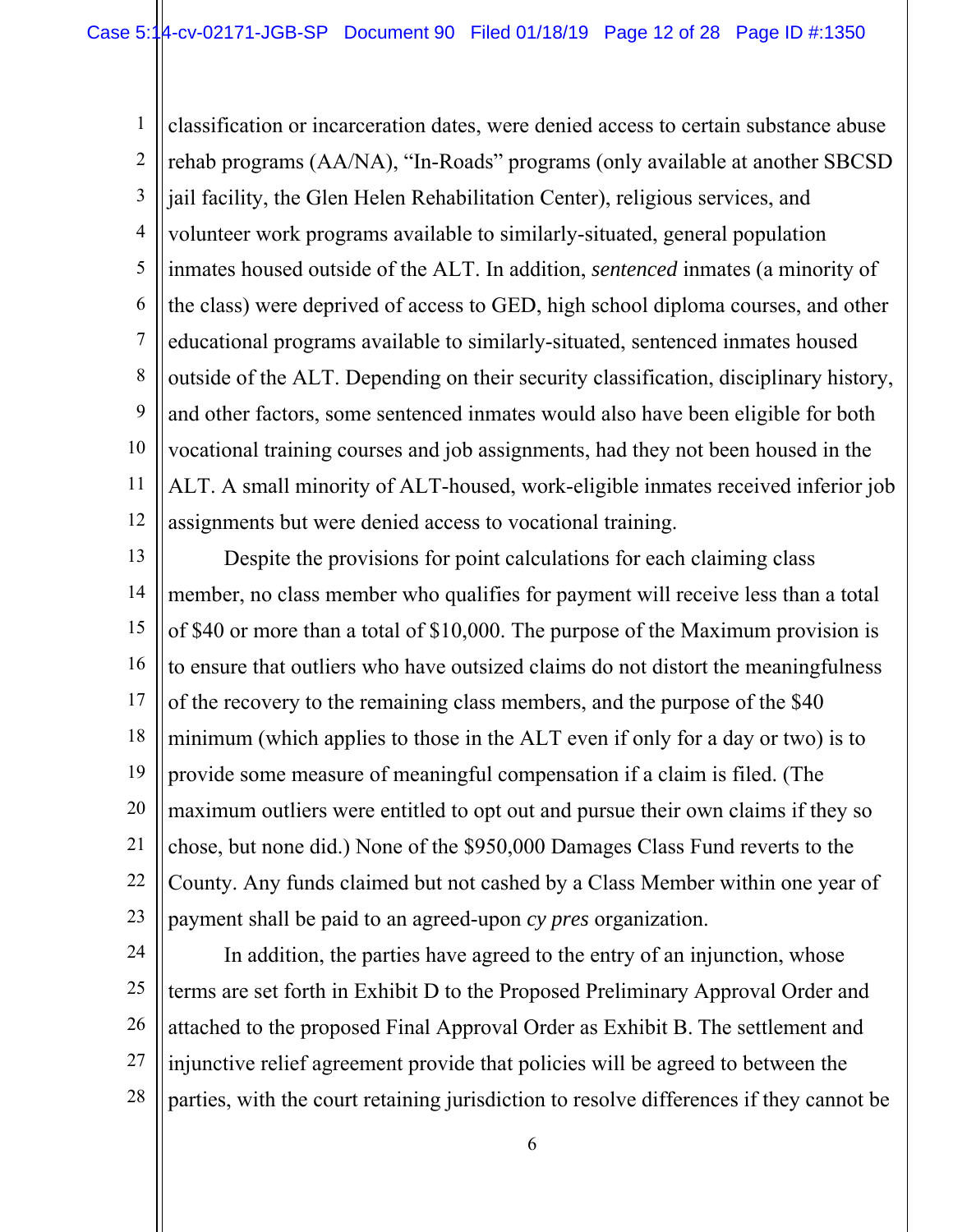1 2 3 4 5 6 7 8 9 10 11 12 13 14 agreed to. Settlement Agreement, ¶15; Injunctive Relief Agreement §9.1. The parties have agreed that Defendants will begin implementing the Order as soon as the Order of Approval is entered. Regarding the policies to be developed, the parties have also agreed San Bernardino will provide draft policies within 60 days of the effective date of the settlement (which is the date the order is entered since there are no objections, at least to date, and thus no potential appeal). After receipt of the proposed policies, plaintiffs will respond in writing within 45 days. The parties will then meet on one or more occasions in an effort to resolve any differences of opinion. If there remain unresolved issues after six months from the effective date of the settlement, they shall be brought to the court's attention by a joint status report setting out the issues and each side's position (along with any relevant documents). The status report shall request a hearing date for the court to resolve the outstanding issues. These provisions are contained in the proposed Final Approval Order.

15 16 17 18 19 20 21 22 23 24 Finally, the Defendants shall pay Attorneys' Fees and Costs in the amount of \$1,100,000 as compensation for statutory fees and certain costs pursuant to 42 U.S.C. §1988. (The costs included in this award includes all litigation costs incurred except for mediation costs, consultant/expert costs and Class Administration costs.) This fee is the subject of a separate Motion for Attorneys' Fees to be heard at the Final Approval Hearing, to be analyzed under the standards for an award of fees and costs to a prevailing plaintiff under 42 U.S.C. §1988 and Civil Code §52.1(h). The Class Notice advised class members of this motion and their right to object to it (as well as to other terms of the settlement). That fee motion was timely filed. Doc 68.

25 26 27 28 The parties agree that these fees were independently negotiated with the assistance of Judge Woehrle and that, in order to effectuate this settlement, the fees were substantially discounted below the amounts that Plaintiffs would have sought as reasonable fees in an attorneys' fee motion filed by Plaintiffs as the prevailing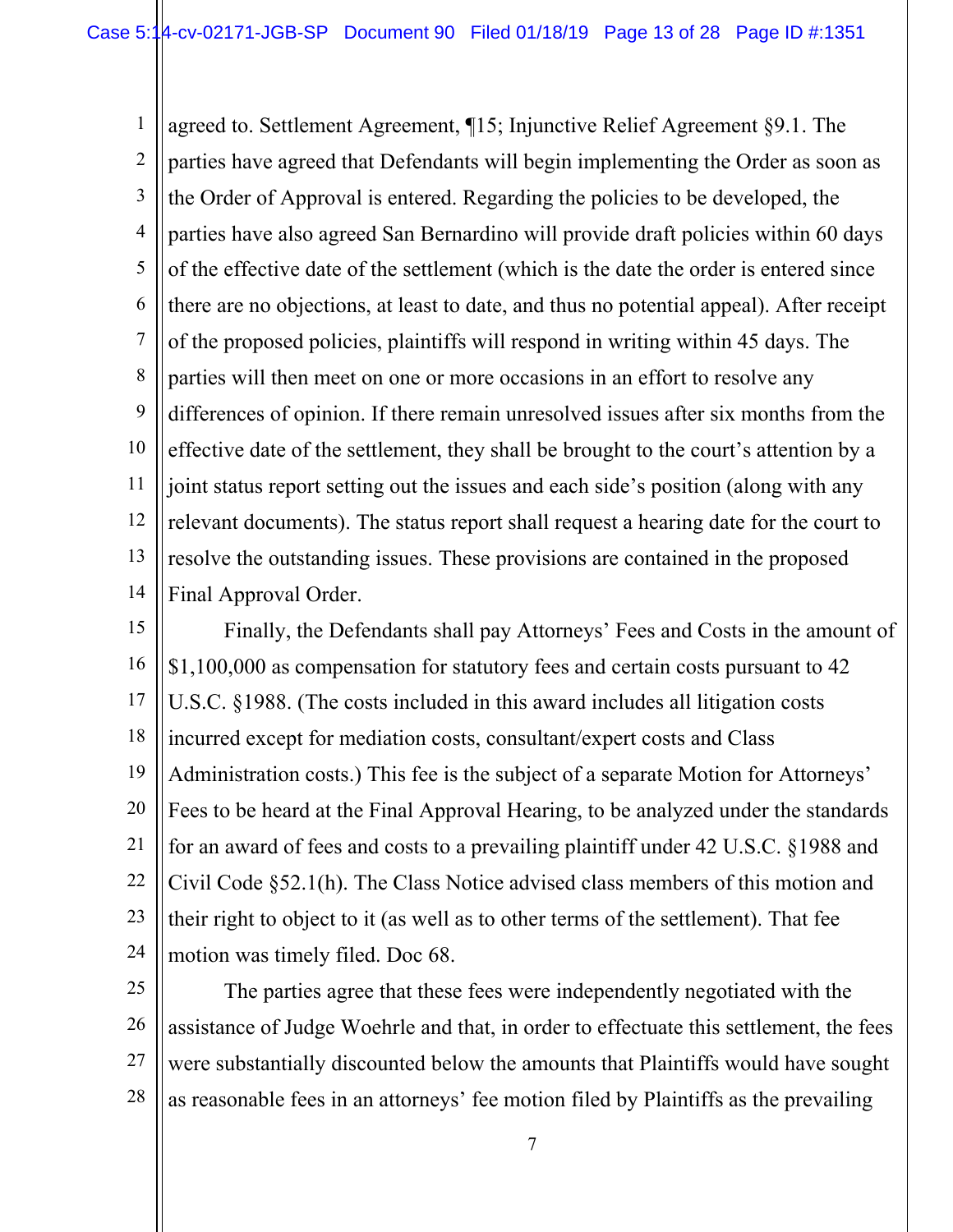2 parties on the merits in the absence of a settlement. Litt Preliminary Approval Dec. ¶16; Settlement Agreement ¶13.

3 4

1

# **III. THE PROPOSED SETTLEMENT IS FAIR, REASONABLE AND ADEQUATE.**

5 6 7 8 9 10 11 12 13 14 15 16 17 18 19 20 21 22 23 24 Rule 23(e) mandates that a court may approve a proposed class action settlement only if it is "fair, reasonable, and adequate." The factors articulated throughout the Circuit courts in determining if the settlement is fair, reasonable, and adequate, and for thereby entering a final approval order, have been summarized in *Newberg on Class Actions* §13:48 (5th ed.). Combining those factors with the ones identified in *Hanlon v. Chrysler Corp*., 150 F.3d 1011, 1026 (9th Cir. 1998) the following factors appear to be the key ones to assess the fairness, reasonableness and adequacy of the proposed settlement: 1) the amount of the settlement in light of the potential recovery discounted by the risks of prevailing and maintaining class action status; 2) the extent to which the parties have engaged in sufficient discovery to evaluate the merits of the case and the stage of the proceedings; 3) the complexity and potential costs of trial; 4) the reaction of the class members to the proposed settlement (assessed primarily by the number and content of objections); 5) the recommendations of experienced counsel that settlement is appropriate; and, in some instances; 6) whether there was collusion or the settlement was negotiated at arm's length; and 7) the capacity for the defendant to withstand a larger judgment. Not every factor must weigh in favor of settlement for the trial judge to grant final approval; "rather, the court should consider the totality of these factors in light of the particular circumstances." Newberg §13:48. (citations omitted).

- 25
- 26
- 27

28

**A. The Amount Of The Settlement In Light Of The Potential Recovery Risks Of Prevailing And Maintaining Class Action Status.** 

We briefly address those factors here.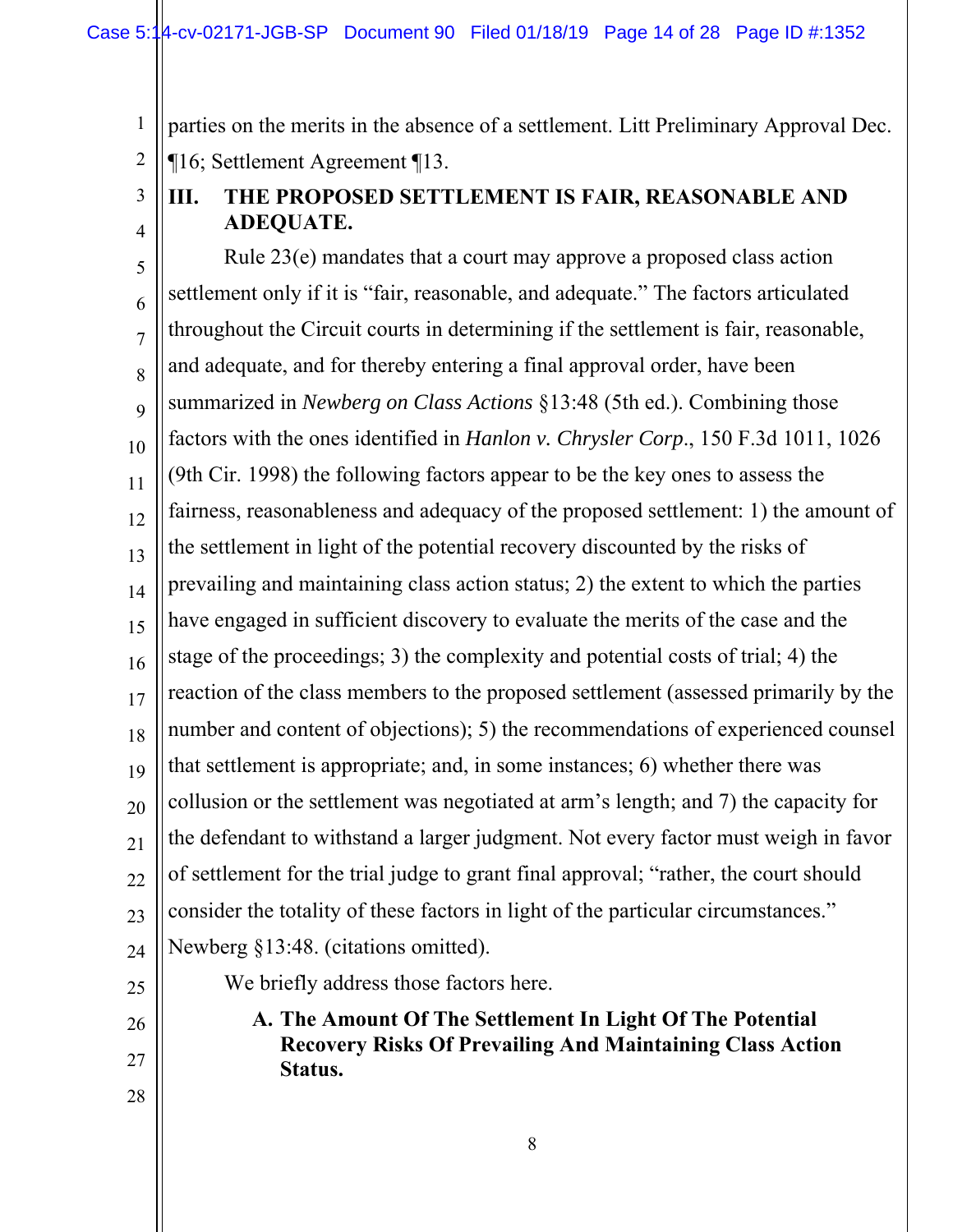1 2 3 4 5 6 7 8 9 10 11 12 Plaintiffs addressed this issue in the Preliminary Approval Order submissions, and explained that the settlement was reasonable in light of the risks involved in continuing litigation. *Newberg* describes the Court's role in determining whether the settlement's value is sufficient as "(1) making a rough estimate of what the class would have received had it prevailed at trial (or at other endpoints) and then (2) discounting that value by the risks that the class would face in securing that outcome." Here, Plaintiffs' counsel reasonably assessed the potential class monetary outcome as a few thousand dollars per Plaintiff (obviously varying by length of custody and other factors). This estimate is based on the unpredictability of the size of any damages award beyond statutory damages, on the fact that any classwide award of general damages is subject to significant debate and experience in other jail damages class actions.

13 14 15 16 17 18 19 20 21 22 Plaintiffs considered their liability case to be strong, especially since California expressly applies strict scrutiny to claims of sexual orientation discrimination. *See, e.g., In re Marriage Cases*, 43 Cal. 4th 757, 839-44, 183 P.3d 384, 440-44 (2008) (classifications based on sexual orientation are a suspect classification for purposes of state constitution and are subject to strict scrutiny).3 Defendants believed they had a substantial defense based on their contentions, which Plaintiffs disputed, that ALT inmates had made a voluntary and informed choice to be placed in the ALT, and that ALT inmates were comparable not to the general population but to protective custody inmates, who had similar restrictions to those experienced by Plaintiffs. The potential size of monetary awards beyond

- 23
- 24

<sup>25</sup> 26 27  $\overline{a}$ <sup>3</sup> Likewise, California courts apply strict scrutiny to claims of gender based discrimination. *Woods v. Horton*, 167 Cal. App. 4th 658, 674 (2008); *Hardy v. Stumpf*, 21 Cal. 3d 1, 7 (2008); *Molar v. Gates*, 98 Cal. App. 3d 1, 16 (Cal. Ct. App.1979) ("genderbased classifications . . . must be strictly scrutinized irrespective of the nature of the interest implicated because the classifications in and of themselves are an affront to the

<sup>28</sup> dignity and self-respect of the members of the class set apart for disparate treatment."). And discrimination based on gender identity (e.g. one's identity as a transgender person)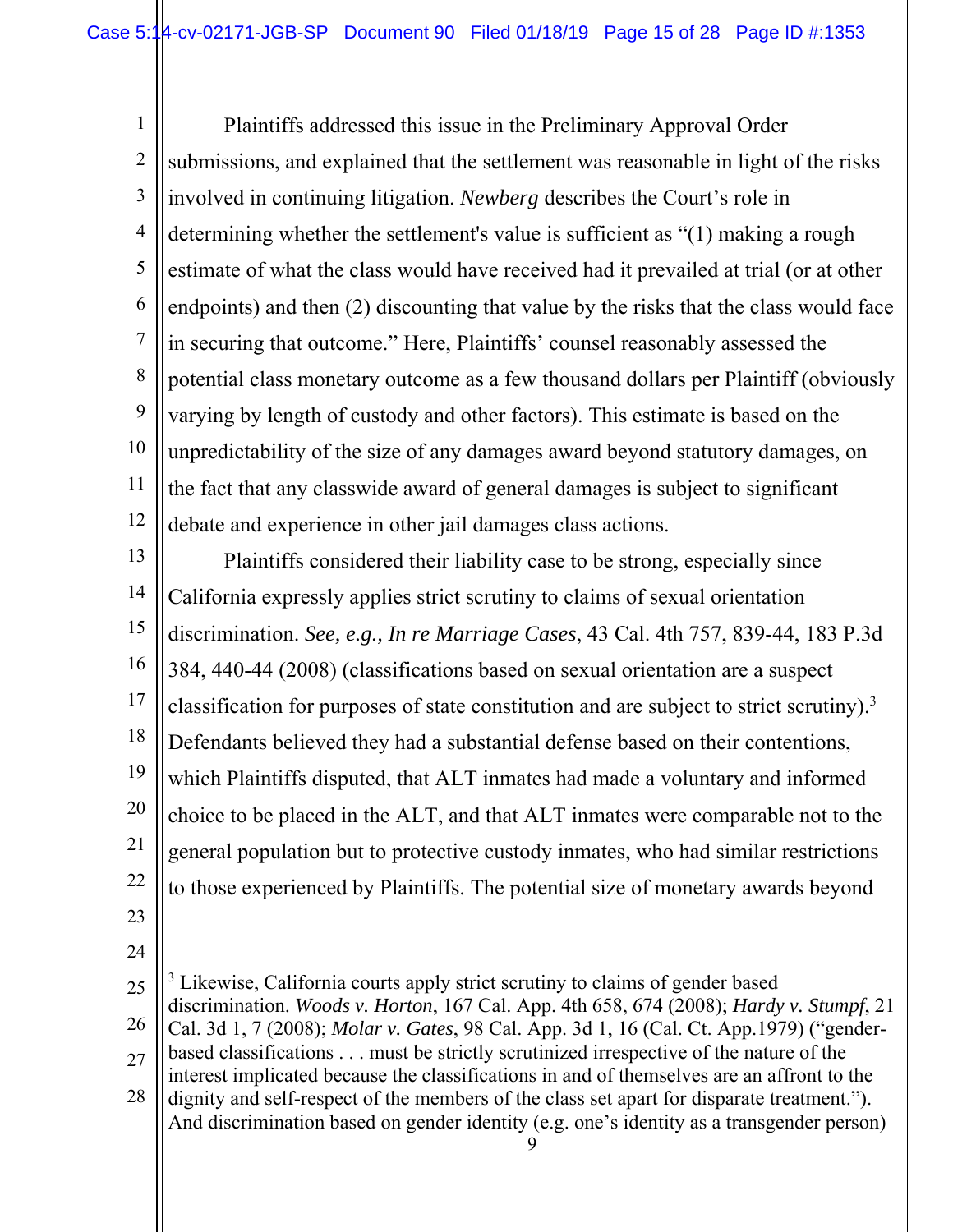1 2 3 4 5 statutory damages if the case were tried, and the number who would come forward for trial if individual monetary awards had to be litigated, is difficult to determine. Similarly, there would be ongoing litigation over whether, even if Plaintiffs' constitutional rights were violated, they were entitled to a verdict and the accompanying statutory damages under Civil Code §52.1.

6

 $\overline{\phantom{a}}$ 

7 8 9 10 11 12 13 14 Plaintiffs initially assessed the monetary recovery for the Class as good but not exceptional for a class of this size. However, Plaintiffs' counsel believed that the claim rate could go as high as 50% given the relatively small class size and the potential greater adhesiveness among class members. Given that the final claims rate was approximately half of that, the average class member recovery for those filing claims is on the high end of settlements based on the mean \$4000-\$5000 recovery. Comparing this recovery to other class actions for damages in the jail context involving over-detentions and strip searches, a recovery of \$4000-\$5000 per class members compares highly favorably. *See* Litt Declaration, ¶¶8-10.

15 16 17 18 19 20 21 22 23 24 25 26 27 In addition, the favorability of the outcome must be assessed in light of the outstanding injunctive relief. Injunctive relief was always the prime objective in this case. The injunctive relief terms break new ground in many respects and are a model for how jails address these issues. The parties' agreement establishes a PREA-GBTI committee whose purpose is to discuss the housing assignment, programming options, educational options, and employment options for inmates who self-identify as GBTI, including to meet with the inmate to ensure they understand their options and to determine the most appropriate housing (based on a variety of considerations, including gender identity), programming and employment options for that inmate, which could include general population housing, housing in the ALT, and for transgender inmates who identify as female, housing in female detainee units. The agreement is groundbreaking in its

28 is, by definition, discrimination on the basis of gender. *See, e.g.*, Gov. Code §12926(r)(C)(2); Cal. Penal Code §11410(b)(3); Cal Gov. Code §11135(e).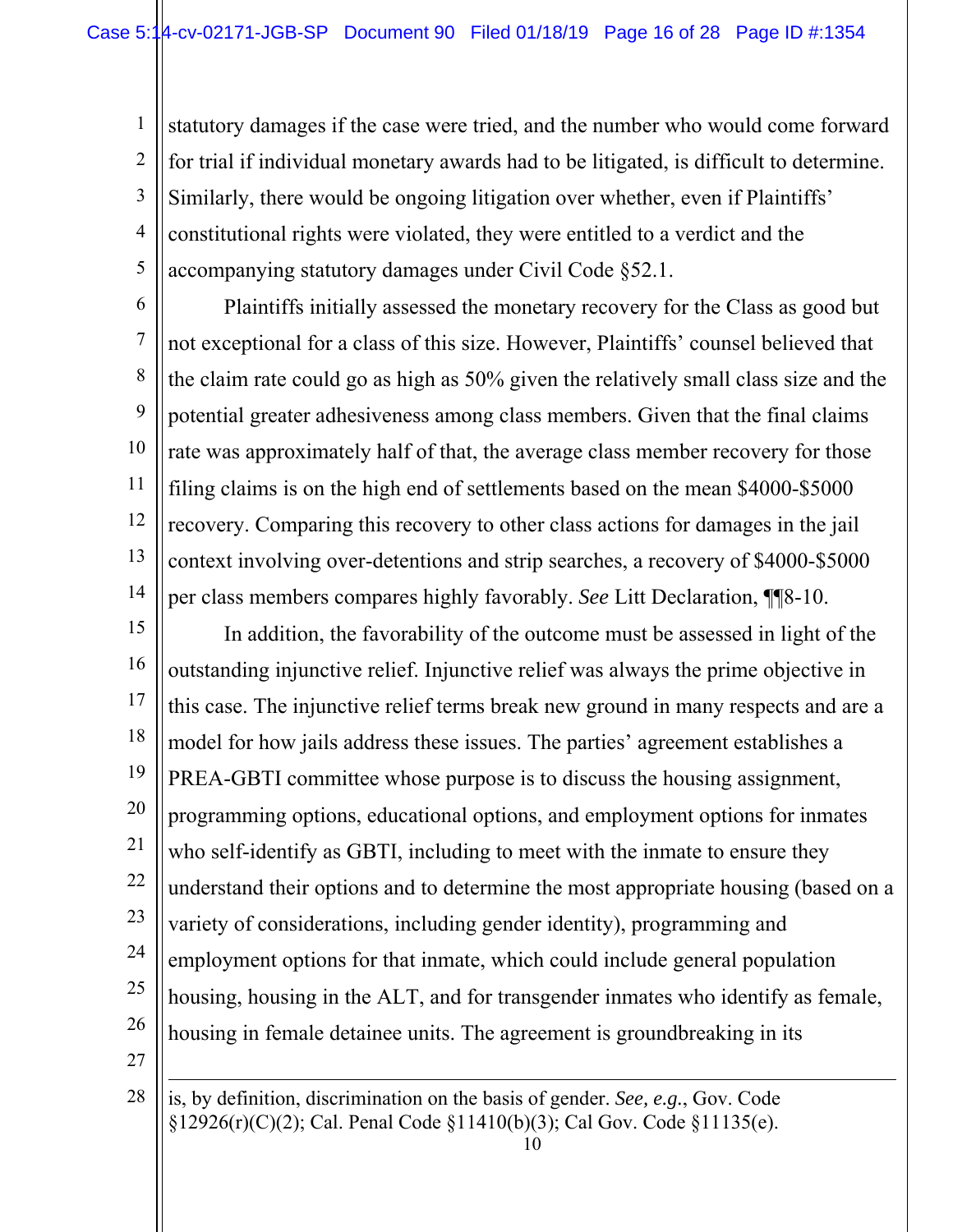1 2 3 4 5 6 7 8 9 10 11 specificity regarding addressing the needs of transgender inmates, including the aforementioned housing assignment, choice as to the gender of deputies performing searches, and access to hormonal medication to treat gender dysphoria while in jail. The agreement addresses in detail the approach to housing and classification, work and employment, programming and time out of cell issues. It ensures equal time-out-of-cell for GBT inmates as compared to non-GBT inmates, and equal programing and work opportunities. It also provides for staff training and zero tolerance standards for staff harassment or discrimination, special considerations for transgender inmates, PREA [Prison Rape Elimination Act] compliance and advancement, and monitoring of the Agreement. See Exhibit B. An additional factor making the settlement highly favorable to the class was

12 13 14 15 16 17 18 19 20 21 that, even given the strength of Plaintiffs' claim, this case could have spread out over several years, especially if there was an appeal. In light of all the factors, Plaintiffs' counsel consider the settlement to be very much fair and reasonable. This assessment was concurred in and in fact strongly urged by the independent mediator. The settlement is certainly within the "ballpark of reasonableness." *Newberg on Class Actions*, §13.48. *See, e.g., Lane v. Facebook, Inc*., 696 F.3d 811, 823 (9th Cir. 2012) (district court should "of course assess the plaintiffs' claims in determining the strength of their case relative to the risks of continued litigation," no specific finding of the likely recovery is required and would be "speculative and contingent").

22

23 24 25 26 Plaintiffs' counsels' assessment that the settlement was adequate to provide a fair recovery to all claiming class members has been borne out by the fact that the claim rate (based on dividing the number of valid claims by the number of class members) was approximately 25% of the total 655 class members, who are each receiving an average (mean) recovery of \$4000-\$5000.

**B. The Extent Of The Discovery Conducted**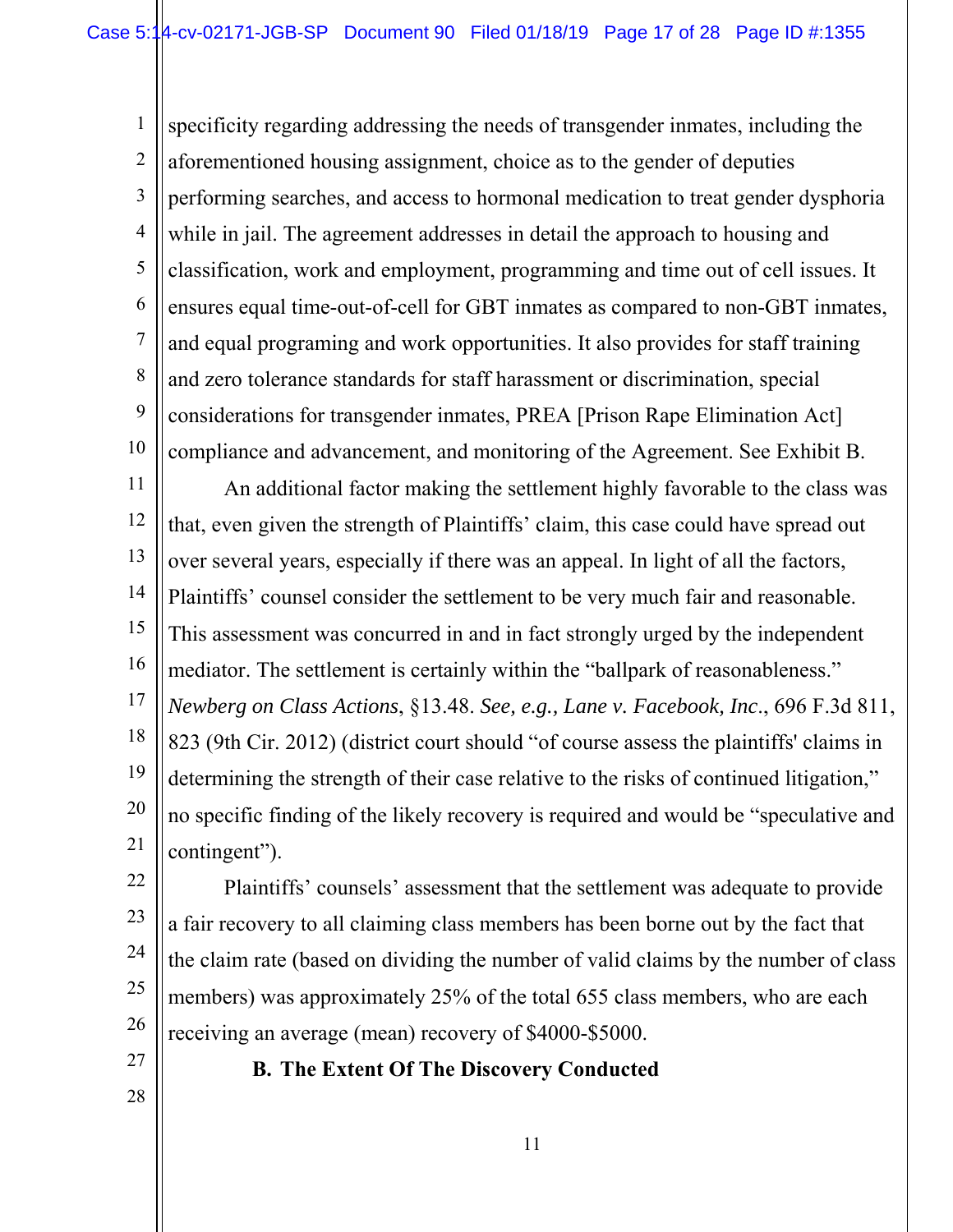1 2 3 4 5 6 7 8 9 10 11 12 13 14 15 Plaintiffs conducted extensive documents discovery, and carefully reviewed and analyzed the documents. While depositions were not conducted, there were several meetings with Defendants' counsel and SBCSD command staff to address issues regarding jail operations, the issues they perceived as challenges and potential solutions. The SBCSD provided both formal and informal discovery concerning the general jail operations and conditions for general population inmates and the ALT. Further, Plaintiffs' counsel conducted inspections of the WVDC where GBT and non-GBT inmates are housed, and the Glen Helen Rehabilitation Center, to determine conditions of confinement for GBT and non-GBT inmates, with their expert consultant. While there were factual disagreements on certain specifics, there was not disagreement on the basic fact that, for a long time, time out of cell had been disparate between ALT inmates and similarly situated general population inmates, and that ALT inmates had significantly less programming and work opportunities than did similarly situated general population inmates. Litt Dec., ¶2.

16

#### **C. The Complexity And Potential Costs Of Trial**

17 18 19 20 Plaintiffs' counsel considered this case to be complex, but as class actions go, the complexity is in the middle range. Having said that, the complexity and potential cost of trial was not a significant factor in Plaintiffs' counsel' recommendation of approval for the settlement.

21

## **D. The Number And Content Of Objections**

22 23 24 25 26 27 28 There were no objections and no opt outs filed. The lack of any objection and opt-outs strongly support the conclusion that the class members are happy with the settlement and that it is fair and adequate. "The negligible number of opt-outs and objections indicates that the class generally approves of the settlement." *In re Toys R Us-Delaware, Inc.--Fair & Accurate Credit Transactions Act (FACTA) Litig*., 295 F.R.D. 438, 456 (C.D. Cal. 2014) (citing *Churchill Village, L.L.C. v.*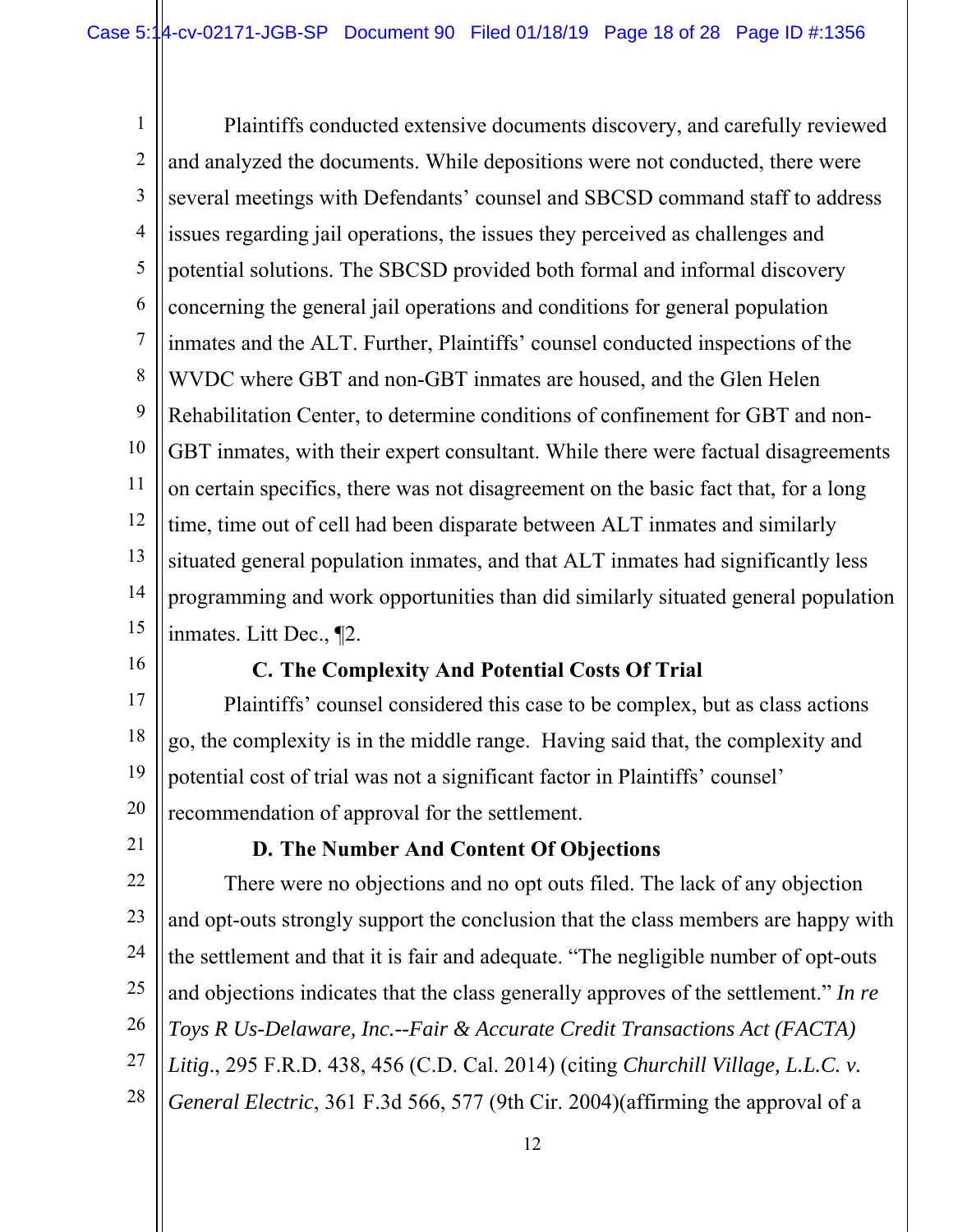1 2 3 4 5 6 7 8 9 10 class action settlement where 90,000 members received notice and 45 objections were received); *Rodriguez v. West Publishing*, 563 F.3d 948, 967(9th Cir. 2009) ("The court had discretion to find a favorable reaction to the settlement among class members given that, of 376,301 putative class members to whom notice of the settlement had been sent, 52,000 submitted claims forms and only fifty-four [.014 percent] submitted objections"); *Chun–Hoon v. McKee Foods Corp*., 716 F.Supp.2d 848, 852 (N.D.Cal.2010) (concluding, in a case where "[a] total of zero objections and sixteen opt-outs (comprising 4.86% of the class) were made from the class of roughly three hundred and twenty-nine (329) members," that the reaction of the class "strongly supports settlement").

- 11
- 12

#### **E. The Recommendations Of Experienced Counsel That Settlement Is Appropriate**

13 14 15 16 17 18 19 20 21 22 Class counsel provided their credentials in support of the motion for class certification and for attorneys' fees. They are highly experienced, and highly regarded, civil rights lawyers with substantial experience in civil rights class actions. For the reasons explained here, and in the Preliminary Approval Motion and supporting documents, they concluded that the settlement was reasonable and in the best interest of the class. Without disclosing anything confidential in the mediation process, the case was settled with the intimate involvement and approval of a highly experienced mediator (former United States Magistrate Judge Carla Woehrle). This conclusion carries weight when the settlement is recommended by experienced counsel:

What counts in favor of the settlement is that *experienced* counsel particularly counsel experienced in class action litigation—have reached it and are proposing it. In this context, courts are using "experience" as something of a proxy for both "trustworthiness" and "reasonableness"—that is, if experienced counsel reached this settlement, the court may *trust* that

28

23

24

25

26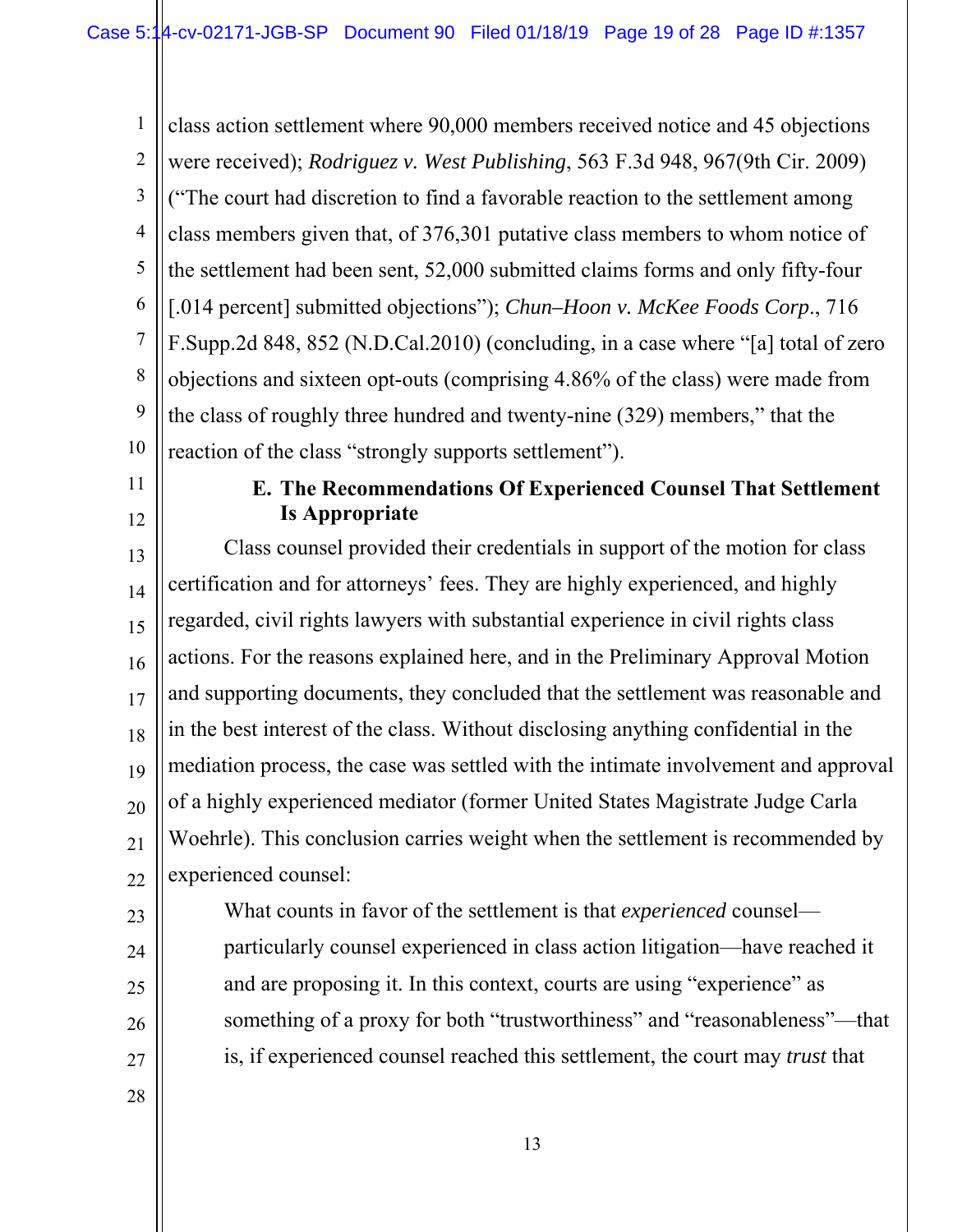the terms are *reasonable* in ways that it might not had the settlement been reached by lawyers with less experience in class action litigation *Newberg,* §13:53.*Criteria governing final approval—Recommendation of* 

*experienced counsel* (5th ed.) (original emphasis).

4 5

1

2

3

#### **F. Arm's Length Negotiations And The Absence Of Collusion**

6 7 8 9 10 11 12 From early in the case, the parties entered into settlement negotiations with the assistance of Magistrate Judge Woehrle. Numerous mediation sessions were held, both with Magistrate Judge Woehrle and directly between the parties. Agreements were reached in phases – first injunctive relief, then the damages class fund and finally attorney's fees. Judge Woehrle was involved at each stage. It is obvious that the settlement is not the result of collusion and is the result of arm's length negotiations.

13

14

18

### **G. The Capacity For The Defendant To Withstand A Larger Judgment**

15 16 17 Defendants' capacity to pay was not a significant factor in this settlement. San Bernardino is a large California County, and issues were never raised about its ability to pay any judgment that might ultimately be entered.

## **IV. NONE OF THE RED FLAGS IDENTIFIED AS CAUTIONS TO PROPOSED SETTLEMENTS ARE PRESENT HERE.**

19 20 21 22 23 24 25 26 27 28 *Newberg* identifies, alongside the foregoing previously discussed general factors to assess a settlement's fairness, additional cautions for courts to assess that are discussed in the Manual for Complex Litigation, which sets forth a list of "recurring potential abuses in class action litigation that judges should be wary of as they review proposed settlements." *Manual for Complex Litigation*, Fourth, §21.61. At the heart of these concerns is whether "the class's attorneys have sold out the class, settling the class members' claims for too little in return for a guaranteed attorney's fee." *Newberg* §13:56. *Newberg* identifies several "red flags." *See Newberg*, §13:56-13:61; §12:7-12:13. (5th ed.). Below, we discuss each of these and briefly explain why they are factors here.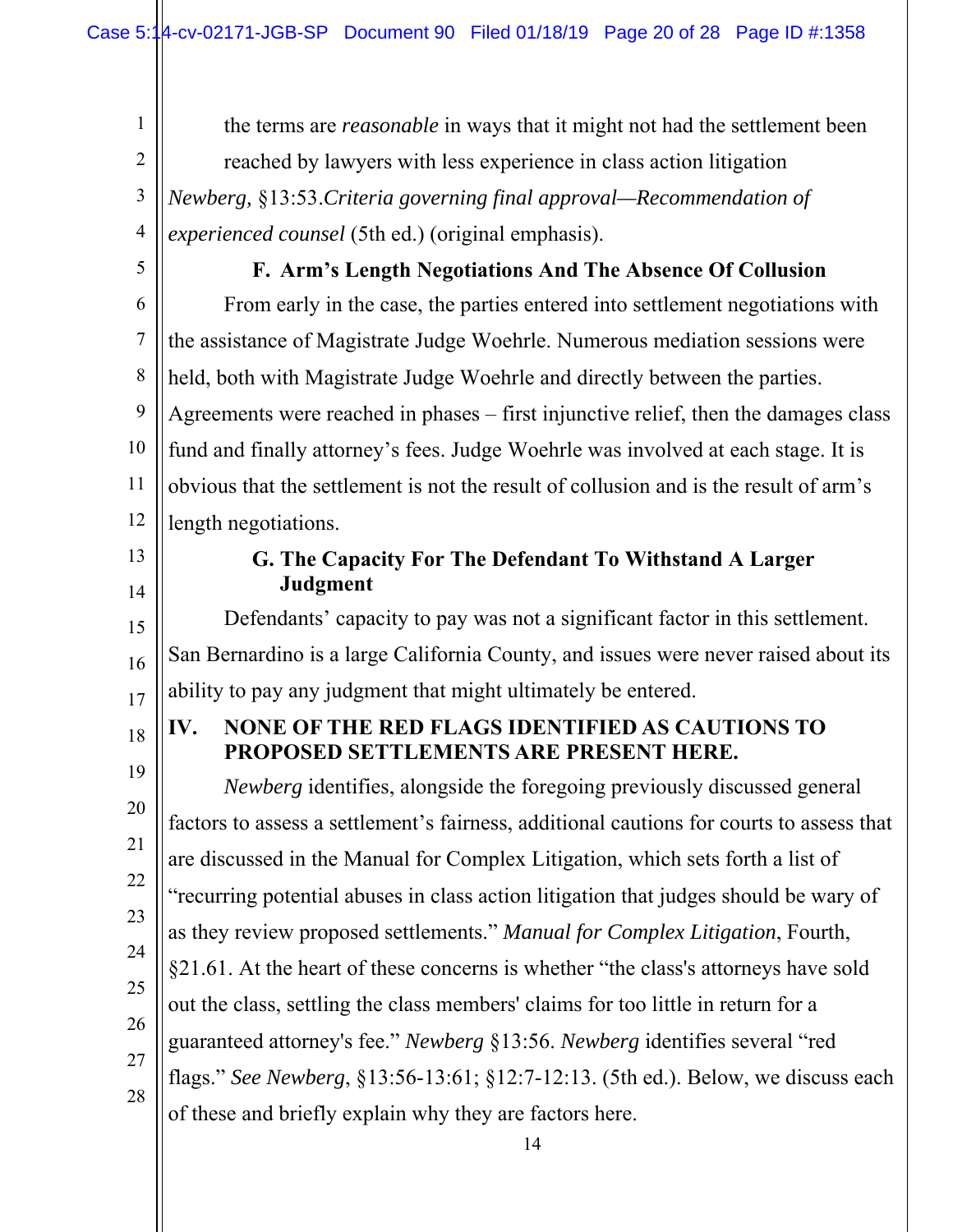| $\mathbf{1}$   | 1. Reverse auctions (defendants settling for the lowest amount agreed to  |
|----------------|---------------------------------------------------------------------------|
| $\overline{2}$ | by one set of class counsel where there are multiple parallel actions):   |
| 3              | there was no reverse auction and there was a single set of class          |
| 4              | counsel.                                                                  |
| 5              | 2. Cumbersome claiming (making the claims process so complex that         |
| 6              | few will engage while ensuring ample fees to class counsel): the          |
| 7              | claims process here was a traditional, straightforward one where a        |
| 8              | class member completed a simple form, and claiming class members          |
| 9              | shared in a fixed fund with no reversion.                                 |
| 10             | 3. Differential treatment among class members (structuring the            |
| 11             | settlement by different treatment of class members not based on           |
| 12             | reasonable criteria in a way to save the defendants money, likely in      |
| 13             | return for a handsome fee for class counsel): there was no differential   |
| 14             | treatment of class members; each was entitled to a mathematically         |
| 15             | determined value based on objective factors considering the               |
| 16             | conditions and length of their time in the ALT.                           |
| 17             | 4. Compromising claims without compensation (the class does not           |
| 18             | receive any compensation at all, or one part of the class receives relief |
| 19             | while another does not): all class members were eligible to receive       |
| 20             | compensation based on a common formula.                                   |
| 21             | 5. Setting fees unrealistically (usually because not based on the         |
| 22             | traditional percentage of the fund or lodestar analysis, and where the    |
| 23             | class recovery is low or non-existent): Plaintiffs' claims carried        |
| 24             | statutory fee provisions under which they were entitled to a statutory    |
| 25             | fee as prevailing parties based on a lodestar analysis, and Plaintiffs'   |
| 26             | counsel substantially discounted their fee in order to effectuate the     |
| 27             | settlement.                                                               |
| 28             |                                                                           |
|                |                                                                           |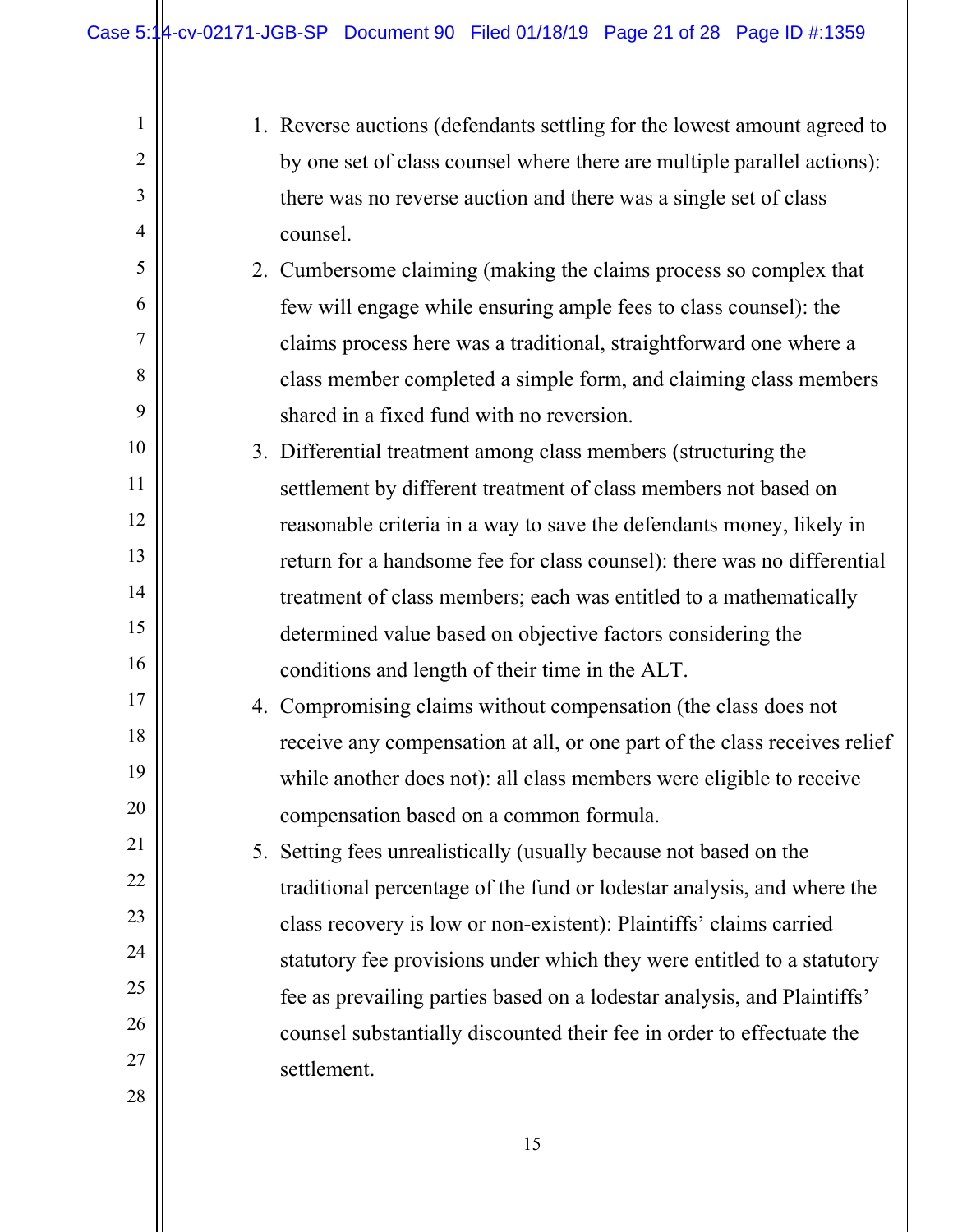1

2

3

4

5

6

6. Coupon settlements (relief not paid in cash in conjunction with a substantial attorneys' fee): this was a cash value settlement, not a coupon settlement.

As the foregoing demonstrates, none of these concerns apply here.

## **V. THE INJUNCTIVE RELIEF PROVISIONS ARE HIGHLY FAVORABLE TO THE CLASS.**

7 8 9 10 11 12 13 The parties have agreed to the entry of an injunction for a period of three years. The Final Approval Order will enter an injunction, the terms of which are contained in Exhibit B to the proposed Final Approval Order. The required changes to Defendants' practices will, by Defendants' estimate, cost approximately \$500,000 annually (in current dollars), which is a substantial benefit enjoyed by class members. While many damages class members are not presently in custody, this is still a benefit to them since many are at risk of re-arrest.

14 15 16 17 18 19 20 21 In the event of a change in relevant law during the three-year period that this injunction remains in effect, the County will be required to comply with any and all provisions that are more protective of class members' rights than the terms of Exhibit B. A change in relevant law is defined as an amendment to the U.S. or California Constitutions, a change in federal or California statutory law, a change in applicable regulations (e.g., PREA regulations) or a binding decision of the U.S. Supreme Court, Ninth Circuit Court of Appeals, California Supreme Court, or California Court of Appeal.

22 23 24 25 26 27 28 The settlement and injunctive relief agreement provide that policies will be agreed to between the parties, with the court retaining jurisdiction to resolve differences if they cannot be agreed to. Settlement Agreement, ¶15; Injunctive Relief Agreement §9.1. The parties subsequently agreed that Defendants will begin implementing the Order as soon as the Order of Approval is entered. Regarding the policies to be developed, the parties have also agreed San Bernardino will provide draft policies within 60 days of the effective date of the settlement (which is the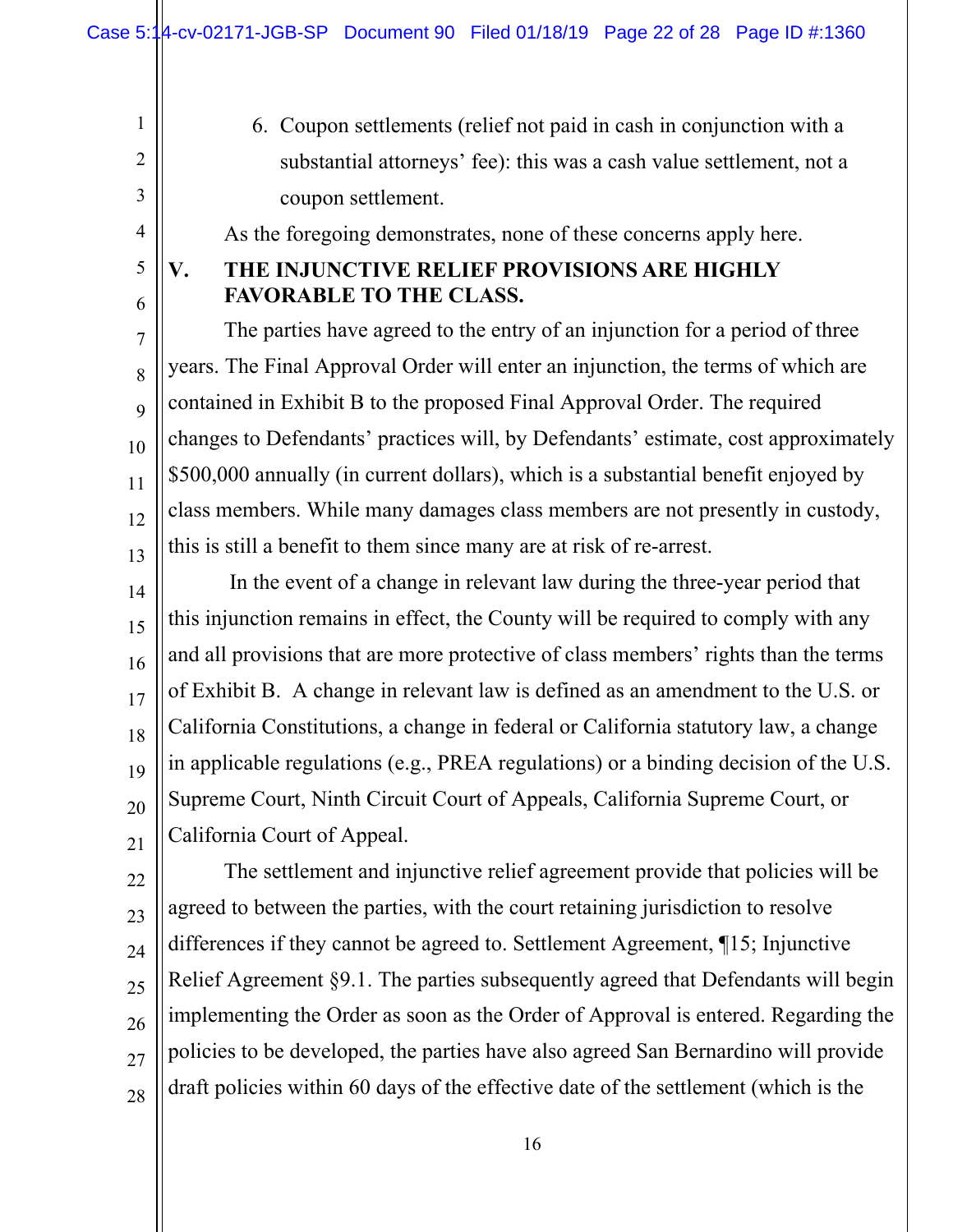1 2 3 4 5 6 7 8 9 10 date the order is entered since there are no objections, at least to date, and thus no potential appeal). After receipt of the proposed policies, Plaintiffs will respond in writing within 45 days. The parties will then meet on one or more occasions in an effort to resolve any differences of opinion. If there remain unresolved issues after six months from the effective date of the settlement, they shall be brought to the court's attention by a joint status report setting out the issues and each side's position (along with any relevant documents). The status report shall request a hearing date for the court to resolve the outstanding issues. These provisions are contained in the proposed Final Approval Order.

11

#### **VI. THE LIMITED INCENTIVE AWARDS FOR THE NAMED PLAINTIFFS ARE APPROPRIATE.**

12 13 14 15 16 The proposed settlement provides a slight benefit to the 15 class representatives (ranging from \$2000 to \$5500 in addition to their class member formula award, depending on the role and contribution of the class representative). The proposed incentive awards are contained in the following chart (which is taken from ¶3 of the Settlement Agreement).

| <b>NAME</b>                  | <b>INCENTIVE AWARD</b> |
|------------------------------|------------------------|
| Bryan Bagwell                | \$5,000                |
| Christopher Crawford         | \$5,000                |
| Frederick Crockan            | \$5,000                |
| Pedro Guzman                 | \$3,000                |
| Michael Aka Madison Hatfield | \$5,000                |
| William Kennedy              | \$3,000                |
| Sean Lint                    | \$2,000                |
| <b>Anthony Oliver</b>        | \$5,500                |
| Nick Ou                      | \$3,000                |
| Kevin Aka Veronica Pratt     | \$5,500                |
| Steven Aka Lynn Price        | \$3,000                |
| Jonathan Robertson           | \$3,000                |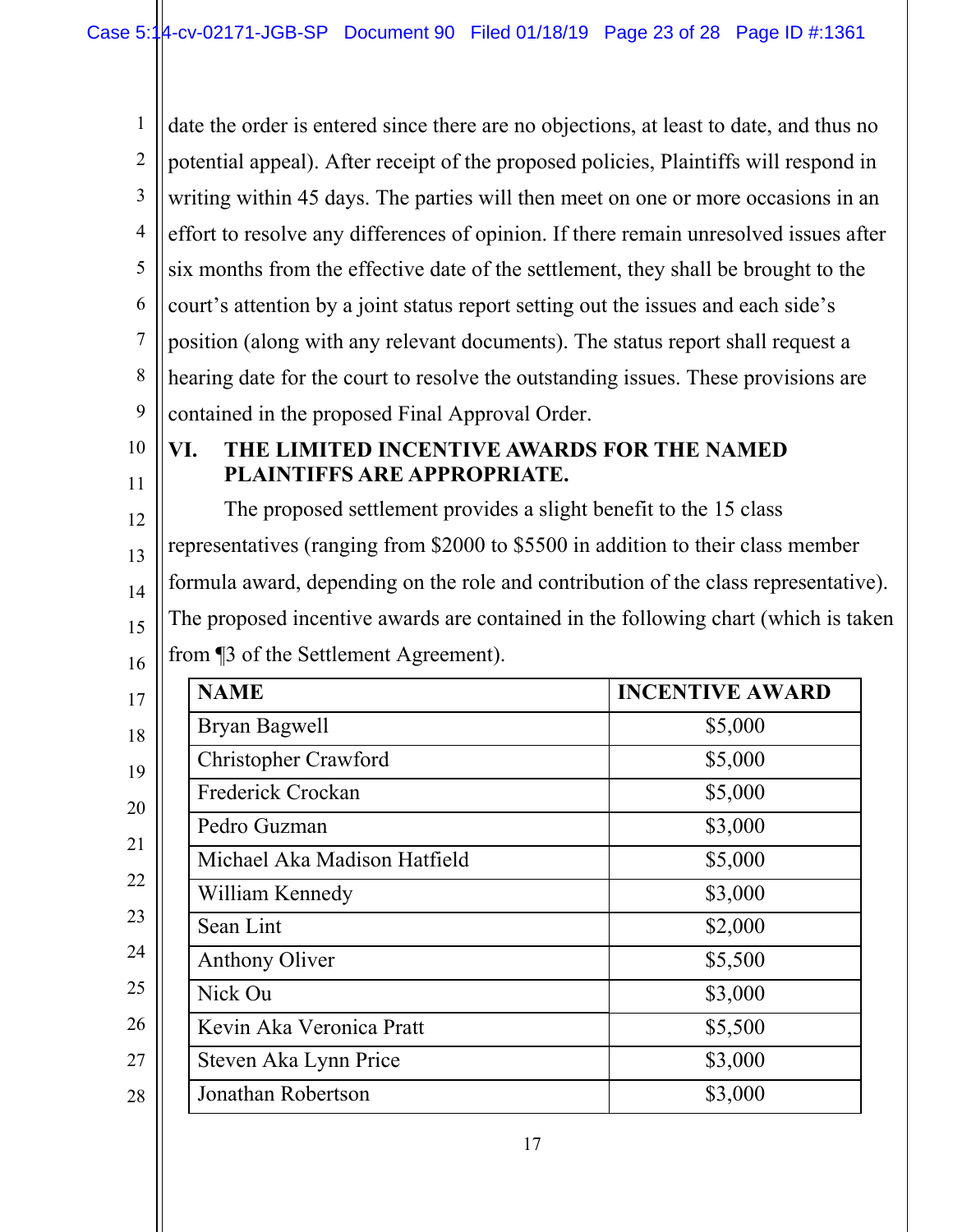Case 5:14-cv-02171-JGB-SP Document 90 Filed 01/18/19 Page 24 of 28 Page ID #:1362

| <b>NAME</b>   | <b>INCENTIVE AWARD</b> |
|---------------|------------------------|
| Illich Vargas | \$5,500                |
| Tim Walker    | \$5,000                |
| Taheash White | \$2,000                |
| <b>TOTAL</b>  | \$60,500.00            |

5 6

1

2

3

4

7

8 9 10 11 12 The proposal for incentive awards was at Class Counsel's initiative, and no discussion or agreement regarding incentive awards occurred with the Named Plaintiffs until the proposed settlement was reached, and the proposed incentive awards to each Named Plaintiff reflects counsel's assessment (after discussion with each of the class representatives) of the contribution of various individual Class Representatives. Litt Dec., ¶6.

13 14 15 16 17 18 19 20 21 22 While there is a larger than normal number of class representatives, that is due to Class Counsel's judgment that there were several categories of class representatives needed in order to have both those in custody with standing to seek injunctive relief, and those not in custody in order to have damages class representatives who were not in custody and therefore not subject to PLRA restrictions. It was also Class Counsel's judgment that they needed a larger than usual number of class representatives due to the variety of deprivations at which the Complaint was aimed (e.g., drug treatment, mental health treatment, education, work opportunities), for each of which it was important to have a class representative who personally experienced that deprivation. *Ibid*.

23

24 25 26 27 28 "Incentive *awards* are fairly typical in class action cases." *Rodriguez v. W. Publ'g Corp.*, 563 F.3d 948, 958–59 (9th Cir. 2009). "Such awards …are intended to compensate … for work done on behalf of the class, …, and, sometimes, to recognize their willingness to act as a private attorney general." *Id.* In determining whether to approve an incentive award, courts may consider the following factors: (1) the risk to the class representative in commencing suit, both financial and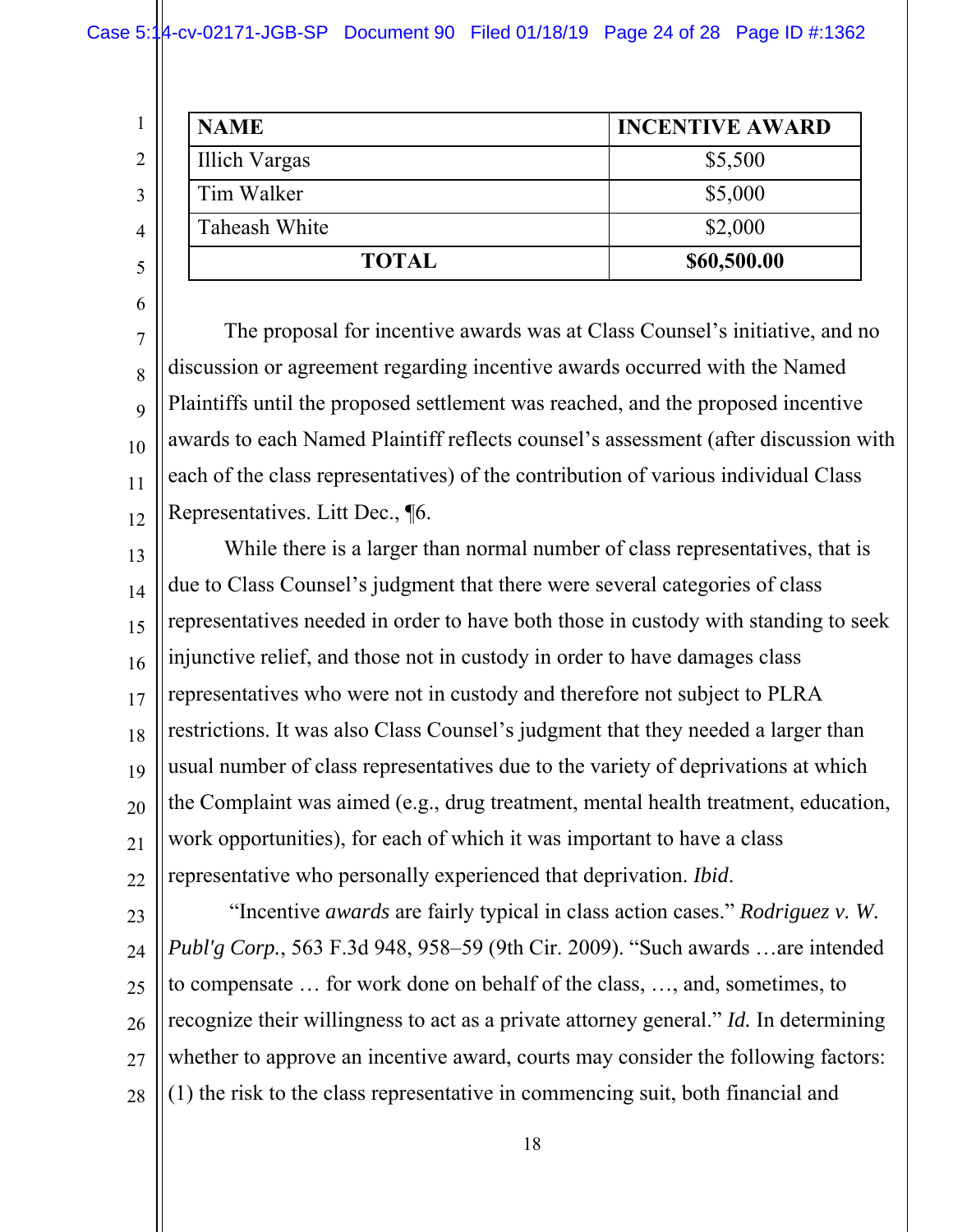1 2 3 4 5 otherwise; (2) the notoriety and personal difficulties encountered by the class representative; (3) the amount of time and effort spent by the class representative; (4) the duration of the litigation  $\vert$ ; and  $\vert$   $\vert$   $(5)$  the personal benefit (or lack thereof) enjoyed by the class representative as a result of the litigation. *Van Vranken v. Atl. Richfield Co.,* 901 F.Supp. 294, 299 (N.D.Cal.1995).

6

7 8 9 10 11 12 13 Here, all Plaintiffs were (either at the time of the filing of the complaint or previously) in San Bernardino custody. Those who were presently in custody obviously took a risk of retaliation, and those not in custody were still at risk of rearrest and retaliation in that event. All Named Plaintiffs put their names out in the public arena. Plaintiffs' counsel spent dozens of hours interviewing primarily class representatives (and secondarily other class members) while they were in custody, potentially increasing their risk and their personal participation in the litigation. Litt Dec. ¶6.

14 15 16 17 18 19 20 21 22 23 24 25 26 27 28 The requested amounts are well within the range of court approved incentive payments in recognition of work done on behalf of the class and in consideration of the risk undertaken in bringing the action. "An incentive award of \$5,000 per class representative is in line with other awards approved in this circuit." *Weeks v. Kellogg Co.*, No. CV 09-08102 MMM RZX, 2013 WL 6531177, at 37 (C.D. Cal. Nov. 23, 2013). *See also, e.g., In re Online DVD-Rental Antitrust Litig*., 779 F.3d 934, 943 (9th Cir. 2015) (affirming \$5000 incentive award even though the average class member received only \$12); *In re Mego Financial Corp.,* 213 F.3d at 463 (approving a \$5,000 incentive award for each class representative); *Faigman v. AT & T Mobility LLC,* No. C06–04622 MHP, 2011 WL 672648, \*5 (N.D.Cal. Feb. 16, 2011) (approving an incentive payment of \$3,333.33 for each of three class representatives, and noting that "[i]n [the Northern] [D]istrict, incentive payments of \$5,000 are presumptively reasonable"); *Clesceri v. Beach City Investigations & Protective Services, Inc.,* 2011 WL 320998, \*2 (C.D.Cal. Jan. 27, 2011) (preliminarily approving an award of \$3,000 to two named plaintiffs); *Hartless v.*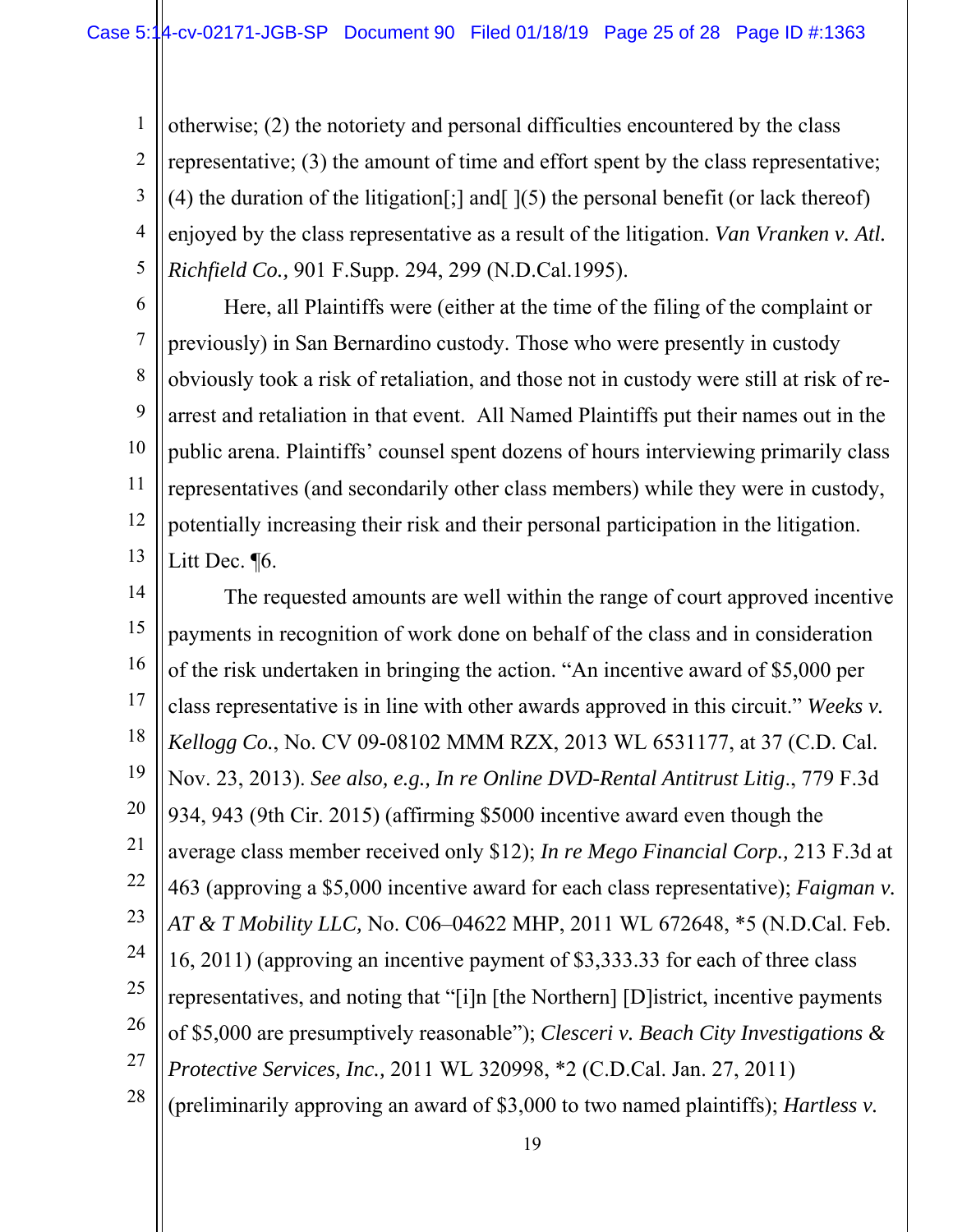1 2 3 4 5 6 7 8 9 10 *Clorox Co.,* 273 F.R.D. 630, 646–47 (S.D.Cal.2011) (approving an award of \$4,000 for one named plaintiff and \$2,000 for another); *Dennis v. Kellogg Co.,* No. 09–CV–1786–IEG (WMc), 2010 WL 4285011, \*3 (S.D.Cal. Oct. 14, 2010) (preliminarily approving an incentive award of \$5,000); *Aguayo v. Oldenkamp Trucking,* No. F04–6279 AWI LJO, 2006 WL 3020943, \*10 (E.D.Cal. Oct. 17, 2006) (preliminarily approving a settlement agreement, which provided that class counsel would apply for an incentive award of no more than \$5,000 for the named plaintiff). Numerous cases have approved significantly higher incentive awards. *See, e.g., Van Vranken v. Atl. Richfield Co*., 901 F.Supp. 294, 300 (N.D.Cal.1995)

11 12 13 14 15 (holding that incentive award of \$50,000 to each named plaintiff was fair and reasonable); *Glass v. UBS Fin. Servs., Inc.,* 2007 WL 221862 (N.D.Cal. Jan.26, 2007) (approving incentive award of \$25,000 for each of four named plaintiffs); *Glass v. UBS Fin. Servs., Inc.*, 2007 WL 221862, at \*16 (N.D.Cal. Jan.26, 2007) (approving payments of \$25,000 to each named plaintiff).

16

**VII. LATE CLAIMS** 

17 18 19 20 21 22 23 24 There were 2 claims filed after the cutoff date of January 7, 2019 as of January 17, 2019. Keogh Dec. ¶21. Plaintiffs' counsel recommend that they be allowed because the claims rate is well under the high end of their expectation when negotiating the settlement, and it appears that some class members were incarcerated and did not receive the class notice. Litt Dec. ¶11. Accordingly, they recommend that the Court allow payment of class member claims postmarked or received by the Class Administrator as of February 11. Claims received after that date would not be paid under this proposal.

25

## **VIII. UPDATED ATTORNEY FEE INFORMATION**

26 27 28 Plaintiffs filed the motion for attorneys' fees on September 18, 2017, as required by this Court's Preliminary Approval Order. That motion provided lodestar cross-check information through August 31, 2017. Substantial additional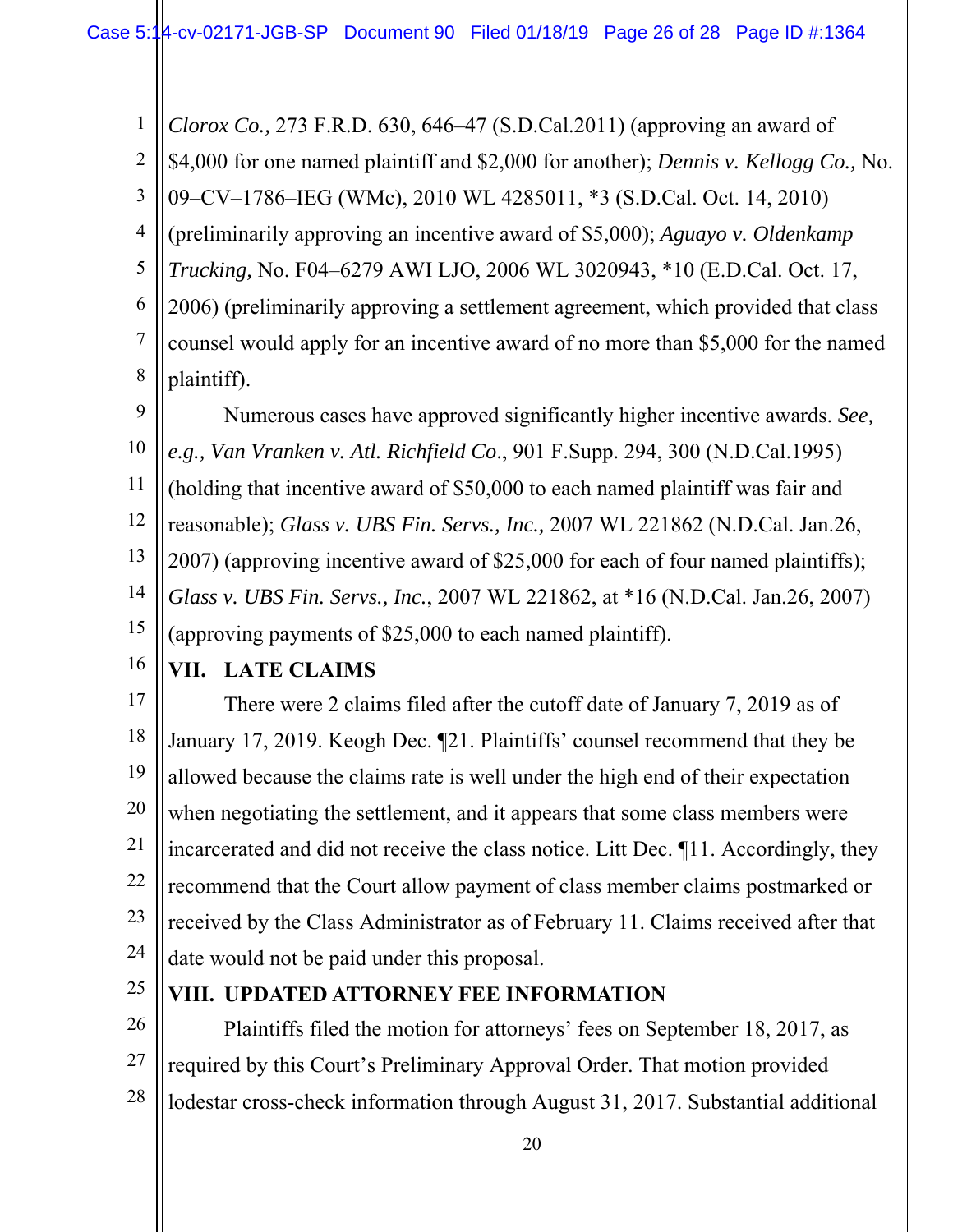work has occurred since then and is ongoing. Since Plaintiffs have agreed to a flat fee far below lodestar, there is no need to provide a full summary. Plaintiffs estimate that the additional fees beyond those contained in the motion for fees will ultimately add between \$100,000-\$125,000 to the lodestar. Litt Dec., ¶12.

5 6

7

8

9

10

1

2

3

4

### **IX. SETTLEMENT TERMS NOT ADDRESSED IN THIS MOTION BUT CONTAINED IN THE FINAL ORDER OF APPROVAL.**

There are many terms of the settlement that the settlement agreement requires be contained in the Final Order of Approval that are not addressed in this motion, as they are uncontroversial, standard terms of a Final Order of Approval. The proposed Final Order of Settlement contains a more complete discussion of the terms that should be contained in any final order than does this motion.

11 12

# **X. EFFECTIVE DATE OF THE SETTLEMENT**

13 14 15 16 17 18 19 20 21 22 23 Only objecting class members have the right to appeal an order approving a settlement. *See Newberg on Class Actions* §14:13 (5th ed.) ("Class members who object but whose objections are rejected by the district court may seek to appeal that rejection."); *Devlin v. Scardelletti*, 536 U.S. 1, 1, 122 S. Ct. 2005 (2002) (holding that absent class members who object in a timely manner to approval of a settlement at a fairness hearing have the power to bring an appeal without first intervening; rejecting the contention that only Named Plaintiffs and formal interveners qualify as parties). Since no class member objected, no class member may appeal. Accordingly, the effective date of settlement is 30 days from the date this Order, which also constitutes the judgment in this case, is entered on the docket (see definition of "Effective Date", ¶15 of Settlement Agreement).

24

25

26

# **XI. CONCLUSION**

 For the foregoing reasons, Plaintiffs ask that the Court enter the proposed Final Approval Order with any revisions consistent with the material provisions of the Settlement Agreement that the Court deems necessary or appropriate.

28